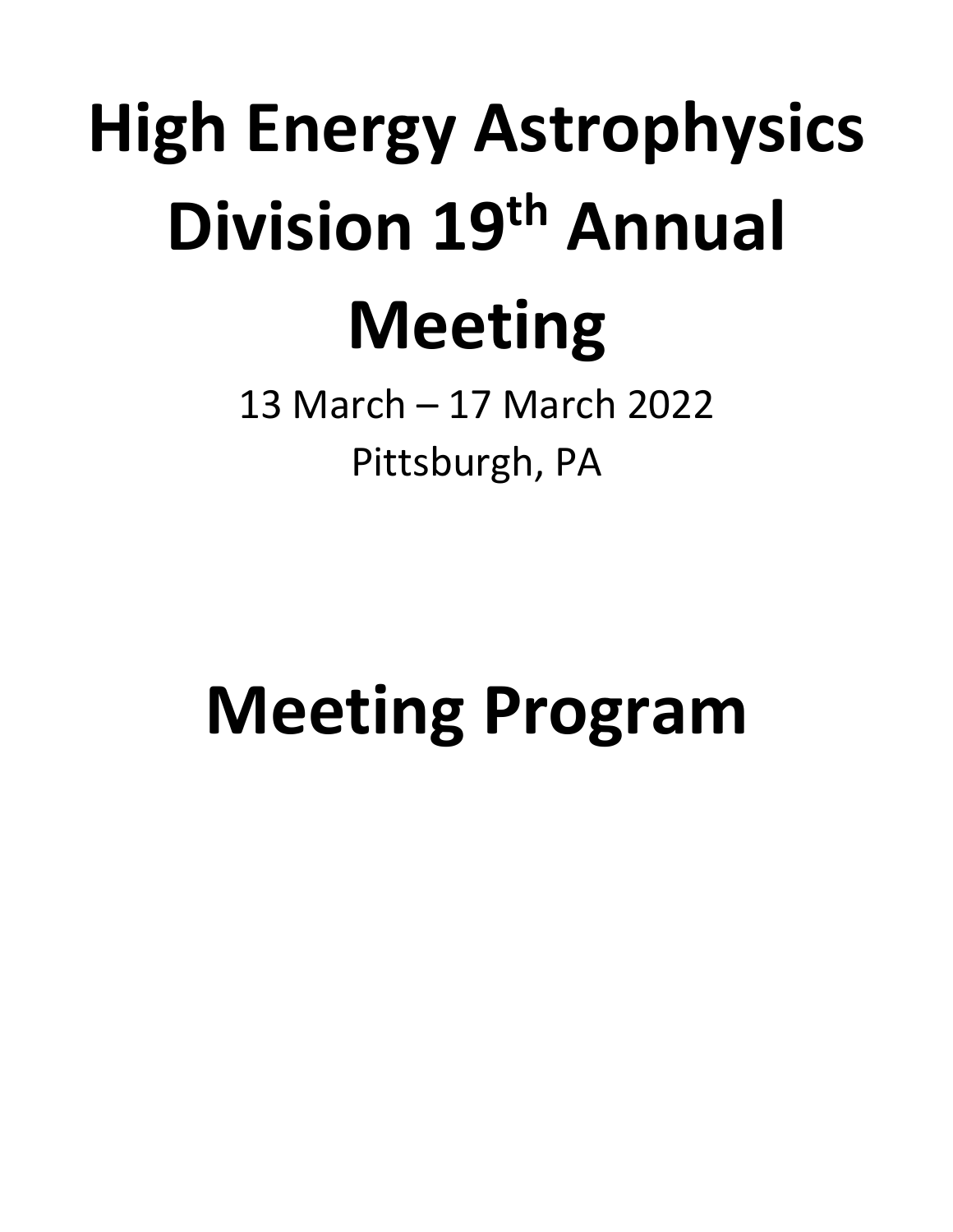| <b>SUNDAY, 13 March 2022</b>            |                                                                                                                                                          |                                                                                 |
|-----------------------------------------|----------------------------------------------------------------------------------------------------------------------------------------------------------|---------------------------------------------------------------------------------|
| $3:00$ pm $-7:00$ pm, Registration      |                                                                                                                                                          |                                                                                 |
| 17th Floor/ Coat Check                  |                                                                                                                                                          |                                                                                 |
|                                         | 7:00 pm - 8:30 pm, Opening Reception                                                                                                                     |                                                                                 |
| William Penn Ballroom                   |                                                                                                                                                          |                                                                                 |
| <b>MONDAY, 14 March 2022</b>            |                                                                                                                                                          |                                                                                 |
| 7:30 am $-$ 6:00 pm, Registration       |                                                                                                                                                          |                                                                                 |
| 17th Floor/Coat Check                   |                                                                                                                                                          |                                                                                 |
|                                         | 8:15 am - 8:30 am, Welcome Address, Fiona Harrison, HEAD Chair                                                                                           |                                                                                 |
| Grand Ballroom, 17 <sup>th</sup> Floor  |                                                                                                                                                          |                                                                                 |
|                                         | 8:30-10:00 am, Oral Session: 100 - Stellar/Compact I                                                                                                     |                                                                                 |
| Grand Ballroom, 17th Floor              |                                                                                                                                                          |                                                                                 |
| $8:30$ am $-8:45$ am                    | 100.01 - Measuring the masses of magnetic white<br>dwarfs: A NuSTAR Legacy Survey                                                                        | Aarran Shaw, (University of<br>Nevada, Reno)                                    |
| $8:45$ am $-9:00$ am                    | 100.02 - The relative contribution to heavy metals                                                                                                       | Hsin-Yu Chen, (Massachusetts                                                    |
|                                         | production from binary neutron star mergers and neutron<br>star-black hole mergers                                                                       | Institute of Technology)                                                        |
| $9:00$ am $-9:15$ am                    | 100.03 - X-ray and virtual-reality modeling of tau Sco's<br>magnetosphere                                                                                | Christopher Russell, (University<br>of Delaware)                                |
| $9:15$ am $-9:30$ am                    | 100.04 - Neutron Star Dynamics and Radio Pulsars in<br><b>Globular Clusters</b>                                                                          | Claire Ye, (Northwestern/CIERA)                                                 |
| $9:30$ am $-9:45$ am                    | 100.05 - Who Ordered That? Unequal-Mass Binary Black<br>Hole Mergers Have Larger Effective Spins                                                         | Salvatore Vitale, (MIT)                                                         |
| $9:45$ am $-10:00$ am                   | 100.06 - Chandra Grating Spectroscopy Finds a Surprising                                                                                                 | David Cohen, (Swarthmore                                                        |
|                                         | Change in the Wind Mass-Loss Rate of the O Supergiant                                                                                                    | College)                                                                        |
|                                         | zeta Puppis Over 18 Years                                                                                                                                |                                                                                 |
|                                         | 10:00 am - 10:30 am, AM COFFEE BREAK and POSTER SESSION                                                                                                  |                                                                                 |
|                                         | 10:30 am - 12:00 pm, Oral Session: 101 - AGN I                                                                                                           |                                                                                 |
| Grand Ballroom - 17 <sup>th</sup> Floor |                                                                                                                                                          |                                                                                 |
| 10:30 am -10:45 am                      | 101.01 Withdrawn                                                                                                                                         | Bradford Snios, (Center for<br>Astrophysics   Harvard &<br>Smithsonian)         |
| 10:45 am -11:00 am                      | 101.02 - Are Active Galactic Nuclei in Post-Starburst                                                                                                    | Lauranne Lanz, (The College of                                                  |
|                                         | Galaxies Driving the Change or Along for the Ride?                                                                                                       | New Jersey)                                                                     |
| 11:00 am $-11:15$ am                    | 101.03 - The origin of X-ray emission from most radio-<br>loud quasars                                                                                   | Shifu Zhu, (Pennsylvania State<br>University)                                   |
| 11:15 am $-11:30$ am                    | 101.04 - Morphological clues to the X-ray emission from<br>extragalactic jets                                                                            | Karthik Reddy Solipuram,<br>(University of Maryland<br><b>Baltimore County)</b> |
| 11:30 am $-$ 11:45 am                   | 101.05 - HST Spectroscopy of Ly-alpha; Emission in Low-<br>Redshift Weak Emission-Line Quasars: Probing for Rapid<br>Accretion in Active Galactic Nuclei | Jeremiah Paul, (University of<br>Nevada)                                        |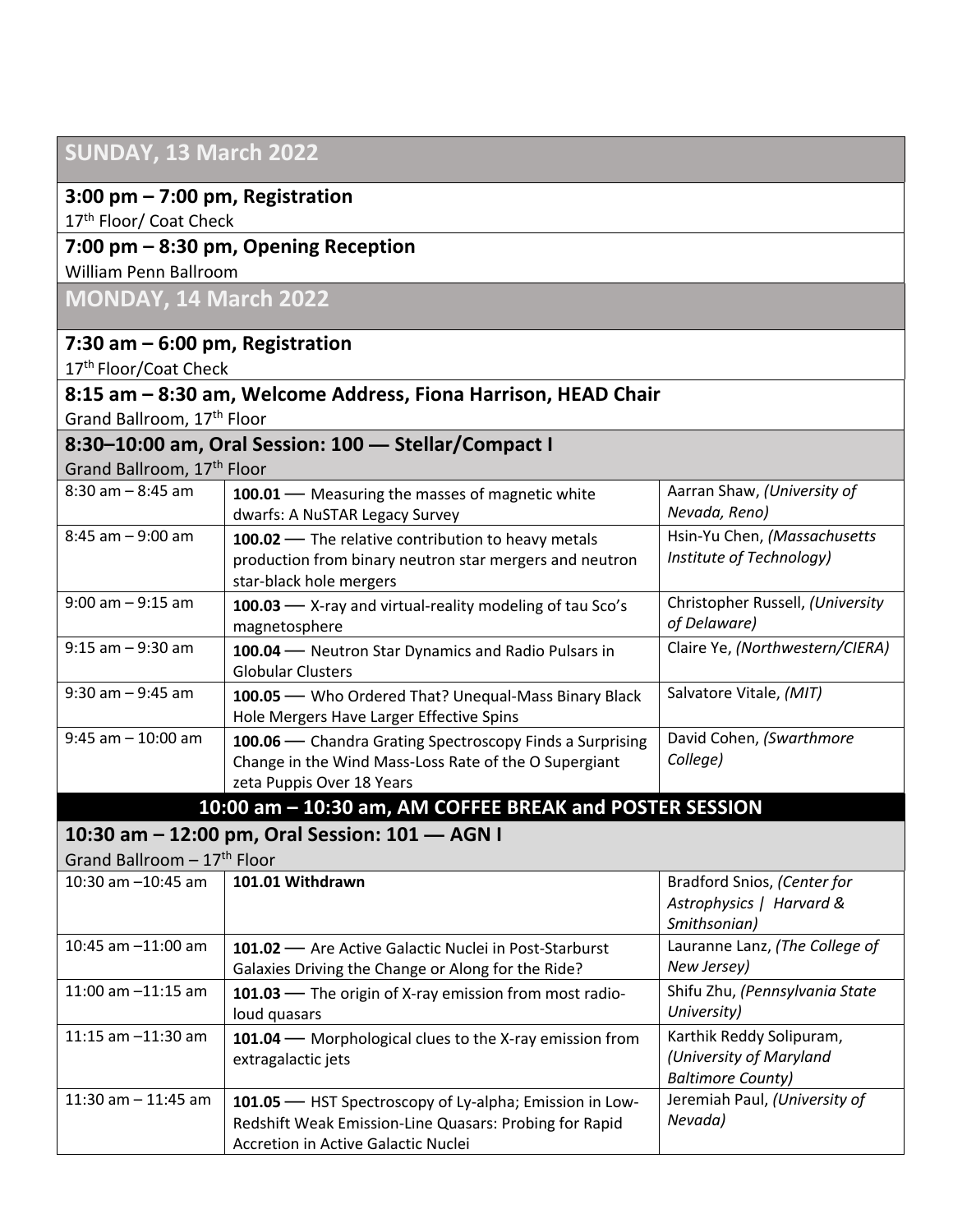| 11:45 am $-$ 12:00 pm                             | 101.06 - Call of the Duty Cycle: Searching for Fading AGN<br>in the 12 mu m Galaxies<br>12:00 pm – 1:30 pm, HEX-P: The High-energy X-ray Probe               | Lynnie Saade, (University of<br>California, Los Angeles)  |
|---------------------------------------------------|--------------------------------------------------------------------------------------------------------------------------------------------------------------|-----------------------------------------------------------|
| Frick - CL Floor                                  |                                                                                                                                                              |                                                           |
| 12:00 pm $-$ 1:30 pm, HEACIT<br>Phipps - CL Floor |                                                                                                                                                              |                                                           |
|                                                   | 12:00 pm – 1:30 pm, LUNCH (On Your Own)                                                                                                                      |                                                           |
| Grand Ballroom $-17$ <sup>th</sup> Floor          | 1:30 pm – 2:30 pm, Plenary Session: 102 – Invited, Paul Hertz                                                                                                |                                                           |
| 1:30 pm $-2:30$ pm                                | 102.01 - Challenges in NASA Astrophysics, today +/-10<br>years                                                                                               | Paul Hertz, (NASA)                                        |
| Grand Ballroom - 17 <sup>th</sup> Floor           | 2:30 pm - 4:00 pm, Plenary Session: 103 - Dissertation I-III Prize Talk                                                                                      |                                                           |
| $2:30 \text{ pm} - 3:00 \text{ pm}$               | 103.01 - Binary neutron star mergers: The fate of the<br>merger remnant in GW170817 and its imprint on the jet<br>structure                                  | Ariadna Murguia Berthier,<br>(Northwestern University)    |
| $3:00 \text{ pm} - 3:30 \text{ pm}$               | 103.02 - The Extremes of Magnetic Accretion                                                                                                                  | Jakob Van den Eijnden,<br>(University of Oxford)          |
| 3:30 pm $-$ 4:00 pm                               | 103.03 - The Whisper and the Bang: Cosmic fireworks in<br>the lives of compact binarie                                                                       | Kishalay De, (MIT)                                        |
|                                                   | 4:00 pm – 4:30 pm, PM COFFEE BREAK and POSTER SESSION                                                                                                        |                                                           |
| Urban $-17^{\text{th}}$ Floor                     | 4:30 pm – 6:00 pm, Special Session: 104 – AGN STORM 2: Initial Results from this Large,<br><b>Multi-wavelength Reverberation Mapping Campaign on Mrk 817</b> |                                                           |
| 4:30 pm $-$ 4:40 pm                               | 104.01 - Space Telescope and Optical Reverberation<br>Mapping Project 2: Program Overview                                                                    | Gisella De Rosa, (STScI)                                  |
| 4:40 pm $-$ 5:00 pm                               | 104.02 - Space Telescope and Optical Reverberation<br>Mapping Project 2: Variations of the UV Absorption Lines in<br>Mrk 817                                 | Gerard Kriss, (STScI)                                     |
| 5:00 pm $-$ 5:20 pm                               | 104.03 - Space Telescope and Optical Reverberation<br>Mapping Project 2: the variable X-ray obscurer in Mrk 817                                              | Ethan Partington, (Wayne State<br>University)             |
| 5:20 pm $-$ 5:40 pm                               | 104.04 - Space Telescope and Optical Reverberation<br>Mapping Project 2: Broad line lags from UV emission line<br>reverberation mapping of Mrk817            | Yasaman Homayouni, (Space<br>Telescope Science Institute) |
| 5:40 pm $-$ 6:00 pm                               | 104.05 - Space Telescope and Optical Reverberation<br>Mapping Project 2: continuum reverberation mapping in<br>Mrk 817                                       | Edward Cackett, (Wayne State<br>University)               |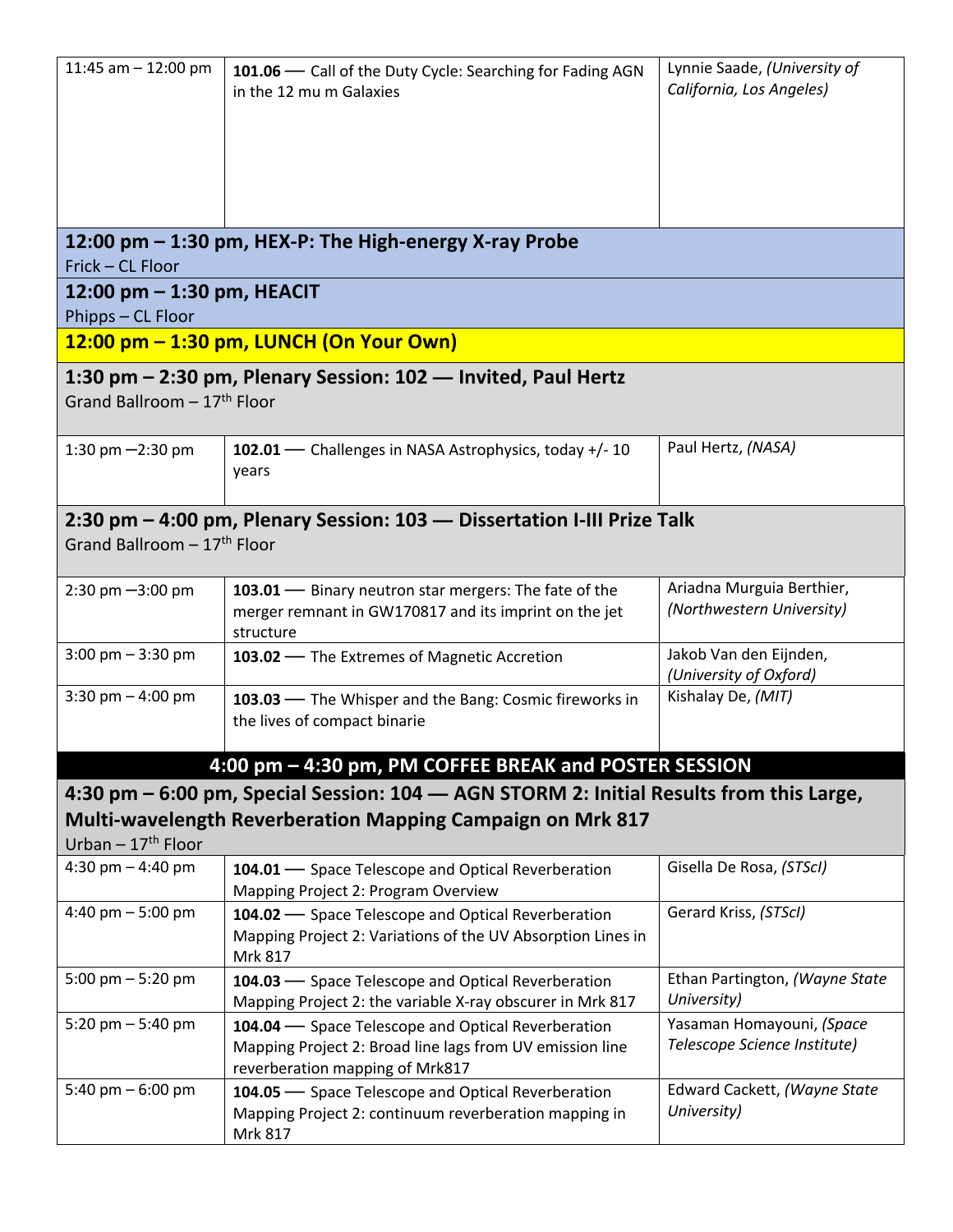#### **4:30 pm – 6:00 pm, Special Session: 105 — Panel Discussion: Creating a Roadmap for Highresolution X-ray Cross-calibration**

| Grand Ballroom $-17th$ Floor                                                          |                           |                                |
|---------------------------------------------------------------------------------------|---------------------------|--------------------------------|
| 4:30 pm $-$ 4:52pm                                                                    | 105.01 - Panel Discussion | Carles Badenes, ()             |
| 4:52 pm $-5:14$ pm                                                                    | 105.02 - Panel Discussion | Kristin Madsen, (Goddard Space |
|                                                                                       |                           | <b>Flight Center)</b>          |
| 5:14 pm $-$ 5:36 pm                                                                   | 105.03 - Panel Discussion | John Raymond, ()               |
| 5:36 pm $-$ 5:58 pm                                                                   | 105.04 - Panel Discussion | Vinay Kashyap, (Center for     |
|                                                                                       |                           | Astrophysics   Harvard &       |
|                                                                                       |                           | Smithsonian)                   |
| 6:00 pm $-$ 7:30 pm, A Python-friendly Introduction to Doing Science with the Chandra |                           |                                |

**Source Catalog**

Phipps – CL Floor

**6:00 pm – 7:30 pm, Poster Viewing & Happy Hour**

**6:00 pm – 7:30 pm, Poster Sessions 106–111**

**Poster Session 106: AGN**

| 6:00 pm $-7:30$ pm  | 106.04 - Heavily Obscured Active Galactic Nuclei in the<br><b>NuSTAR Era</b>                                                       | Xiurui Zhao, (Center for<br>Astrophysics   Harvard &<br>Smithsonian)         |
|---------------------|------------------------------------------------------------------------------------------------------------------------------------|------------------------------------------------------------------------------|
| 6:00 pm $- 7:30$ pm | 106.05 - Counterpart Detection, Spectral Analysis, ML<br>Classification, and Followup of 4FGL Unassociated Sources                 | Stephen Kerby, (Penn State<br>University)                                    |
| 6:00 pm $- 7:30$ pm | 106.08 - Stacked Gamma-Ray Analysis of Galaxies<br><b>Hosting Molecular Outflows</b>                                               | Alex McDaniel, (Clemson<br>University)                                       |
| 6:00 pm $-7:30$ pm  | 106.09 - First results from CAgNVAS: a catalogue of VLA<br>proper motions in extragalactic jets                                    | Agniva Roychowdhury,<br>(University of Maryland-<br><b>Baltimore County)</b> |
| 6:00 pm $-7:30$ pm  | 106.10 - Time-dependent photoionisation modeling of<br><b>AGN outflows</b>                                                         | Daniele Rogantini, (MIT Kavli<br><i>Institute</i> )                          |
| 6:00 pm $-7:30$ pm  | 106.11 - Multiwavelength analysis of Periodic Fermi-LAT<br><b>Blazars</b>                                                          | Pablo Penil, (Clemson University)                                            |
| 6:00 pm $-7:30$ pm  | 106.12 - Probing the Multimessenger Nature of AGNs<br>with amEGO-X                                                                 | Tonia Venters, (NASA Goddard<br>Space Flight Center)                         |
| 6:00 pm $-7:30$ pm  | 106.14 - Time Dependent Photoionization Modeling of<br>Active Galactic Neclei Warm Absorbers.                                      | Dev Sadaula, (Western Michigan<br>University)                                |
| 6:00 pm $-7:30$ pm  | 106.15 - An Inverse Gamma Model for Interpreting the<br><b>Gamma-ray Variability of Flaring Blazars</b>                            | Aryeh Brill, (NASA Postdoctoral<br>Program Fellow, NASA GSFC)                |
| 6:00 pm $-7:30$ pm  | 106.16 - Studying the circumnuclear environment of<br>Polar-scattered Seyfert 1 galaxies                                           | Sulov Chalise, (Montana State<br>University)                                 |
| 6:00 pm $-7:30$ pm  | 106.17 - Ionization Distributions in Outflows of Active<br>Galaxies: Universal Trends and Prospect of Future XRISM<br>Measurements | Ehud Behar, (Technion)                                                       |
| 6:00 pm -7:30 pm    | 106.18 - Fluorescence X-ray lines as probes of the<br>gaseous environment in accretion sources                                     | Roi Rahin, (Technion - Israel<br>Institute of Technology)                    |
| 6:00 pm $-7:30$ pm  | 106.19 - Spectral Signatures of MHD-driven Ultra-Fast<br><b>Outflows in Seyfert AGNs</b>                                           | Keigo Fukumura, (James<br><b>Madison University)</b>                         |
| 6:00 pm $-7:30$ pm  | 106.21 - X-ray-to-infrared spectral energy distributions<br>and source properties in the XMM-SERVS fields                          | Fan Zou, (The Pennsylvania State<br>University)                              |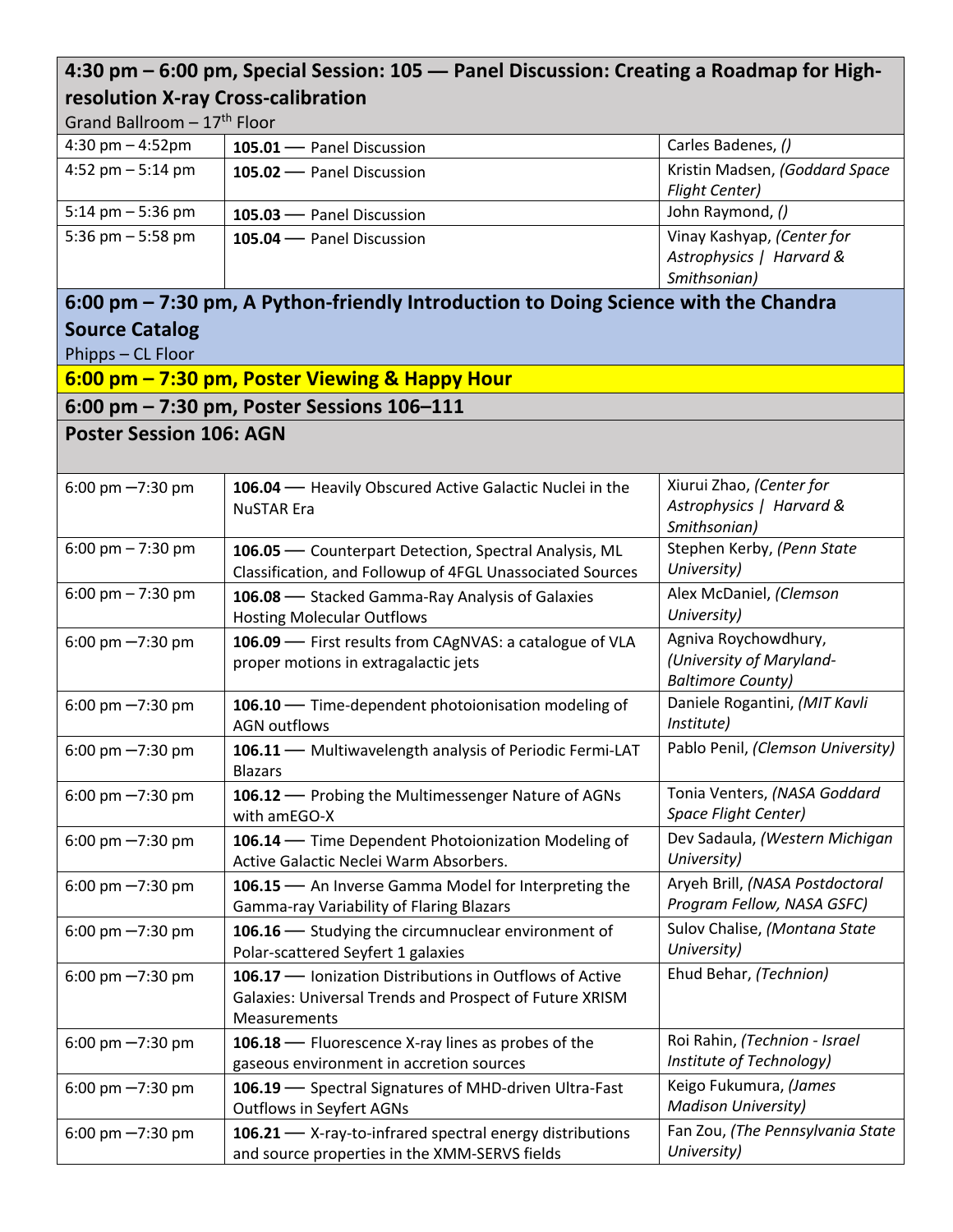| 6:00 pm $-7:30$ pm | 106.22 - A Search for Obscured AGNs in Dwarf Galaxies                                                                             | Shrey Ansh, (University of<br>Alabama in Huntsville)                                 |
|--------------------|-----------------------------------------------------------------------------------------------------------------------------------|--------------------------------------------------------------------------------------|
| 6:00 pm $-7:30$ pm | 106.23 - Absorption variability in obscured AGN                                                                                   | Nuria Torres-Alba, (Clemson<br>University)                                           |
| 6:00 pm $-7:30$ pm | 106.25 - Multi-Wavelength Radiation and Polarization<br>Signatures from Relativistic Magnetic Reconnection in<br><b>Blazars</b>   | Haocheng Zhang, (NASA GSFC)                                                          |
| 6:00 pm $-7:30$ pm | 106.26 - Hitting A Brick Wall: Simulating the Interaction<br>of a Relativistic Jet with an ICM/Lobe Interface in Cygnus A         | John ZuHone, (Center for<br>Astrophysics   Harvard &<br>Smithsonian)                 |
| 6:00 pm -7:30 pm   | 106.27 - Inverse Compton Cooling in High-z Radio<br>Galaxies                                                                      | Edmund Hodges-Kluck,<br>(NASA/GSFC)                                                  |
| 6:00 pm $-7:30$ pm | 106.28 - Modelling X-ray reverberation lags in AGN                                                                                | Guglielmo Mastroserio,<br>(Caltech)                                                  |
| 6:00 pm $-7:30$ pm | 106.29 - 3D PIC Simulations for Relativistic Jets with a<br><b>Toroidal Magnetic Field</b>                                        | Kenichi Nishikawa,<br>(AAMU/Physics)                                                 |
| 6:00 pm $-7:30$ pm | 106.30 - A High-Redshift AGN Serendipitously Discovered<br>by NuSTAR                                                              | Michael Pedowitz, (The College<br>of New Jersey)                                     |
| 6:00 pm $-7:30$ pm | 106.31 - A Deep Analysis of Nearby Heavily Obscured<br>AGN with XMM-Newton and NuSTAR                                             | Ross Silver, (Clemson University)                                                    |
| 6:00 pm $-7:30$ pm | 106.32 - The Eccentric Nature of Eccentric Tidal<br><b>Disruption Events</b>                                                      | Matthew Cufari, (Syracuse<br>University)                                             |
| 6:00 pm $-7:30$ pm | 106.33 - Gamma-ray Source Classification Via Machine<br>Learning                                                                  | Scott Joffre, (Clemson<br>University)                                                |
| 6:00 pm $-7:30$ pm | 106.34 - Swift-BAT blazars and their jets through cosmic<br>time                                                                  | Lea Marcotulli, (Yale University)                                                    |
| 6:00 pm $-7:30$ pm | 106.35 - Uncovering a Hidden Mini-Monster: A Heavily<br>Obscured AGN in a Dwarf Star-forming Galaxy                               | Ryan Hickox, (Dartmouth<br>College)                                                  |
| 6:00 pm $-7:30$ pm | 106.36 - Constraining the X-ray Luminosity of the<br>Compact Obscured Nuclei NGC1377 and IC860                                    | Sofia Stepanoff, (The College of<br>New Jersey)                                      |
| 6:00 pm $-7:30$ pm | 106.37 - Developing a physical model for the AGN<br>UV/optical power spectra                                                      | Christos Panagiotou, (MIT Kavli<br>Institute for Astrophysics and<br>Space Research) |
| 6:00 pm $-7:30$ pm | 106.38 - Modeling TXS 0506+056 Neutrino Flares for<br>amEGO-X                                                                     | Tiffany Lewis, (NPP Fellow NASA<br>Goddard)                                          |
| 6:00 pm $-7:30$ pm | 106.39 - A Model for the X-ray Soft Excess in Active<br>Galactic Nuclei: Combining the Effects of Reflection and a<br>Warm Corona | David Ballantyne, (Georgia<br>Institute of Technology)                               |
| 6:00 pm $-7:30$ pm | 106.41 - Cosmic X-Ray Background Measurement from<br>NuSTAR in Energies of 3-30 keV                                               | Steven Rossland, (University of<br>Utah)                                             |
| 6:00 pm $-7:30$ pm | 106.42 - A NICER Look at the `Changing Look' Seyfert<br><b>NGC 2992</b>                                                           | Michael Nowak, (Dept. of<br>Physics, Washington University<br>in St. Louis)          |
| 6:00 pm $-7:30$ pm | 106.43 - AGN Jets as Heat Pumps in Cool-Core Clusters                                                                             | Jennifer Stafford, (University of<br>Wisconsin, Madison)                             |
| 6:00 pm $-7:30$ pm | 106.44 - Testing Forward Modeling Analysis with<br>Swift/BAT AGN                                                                  | Anthony Ortega, (The College of<br>New Jersey)                                       |
| 6:00 pm $-7:30$ pm | 106.45 - X-ray Reverberation Mapping of Ark 564 using<br><b>Gaussian Process Regression</b>                                       | Collin Lewin, (MIT)                                                                  |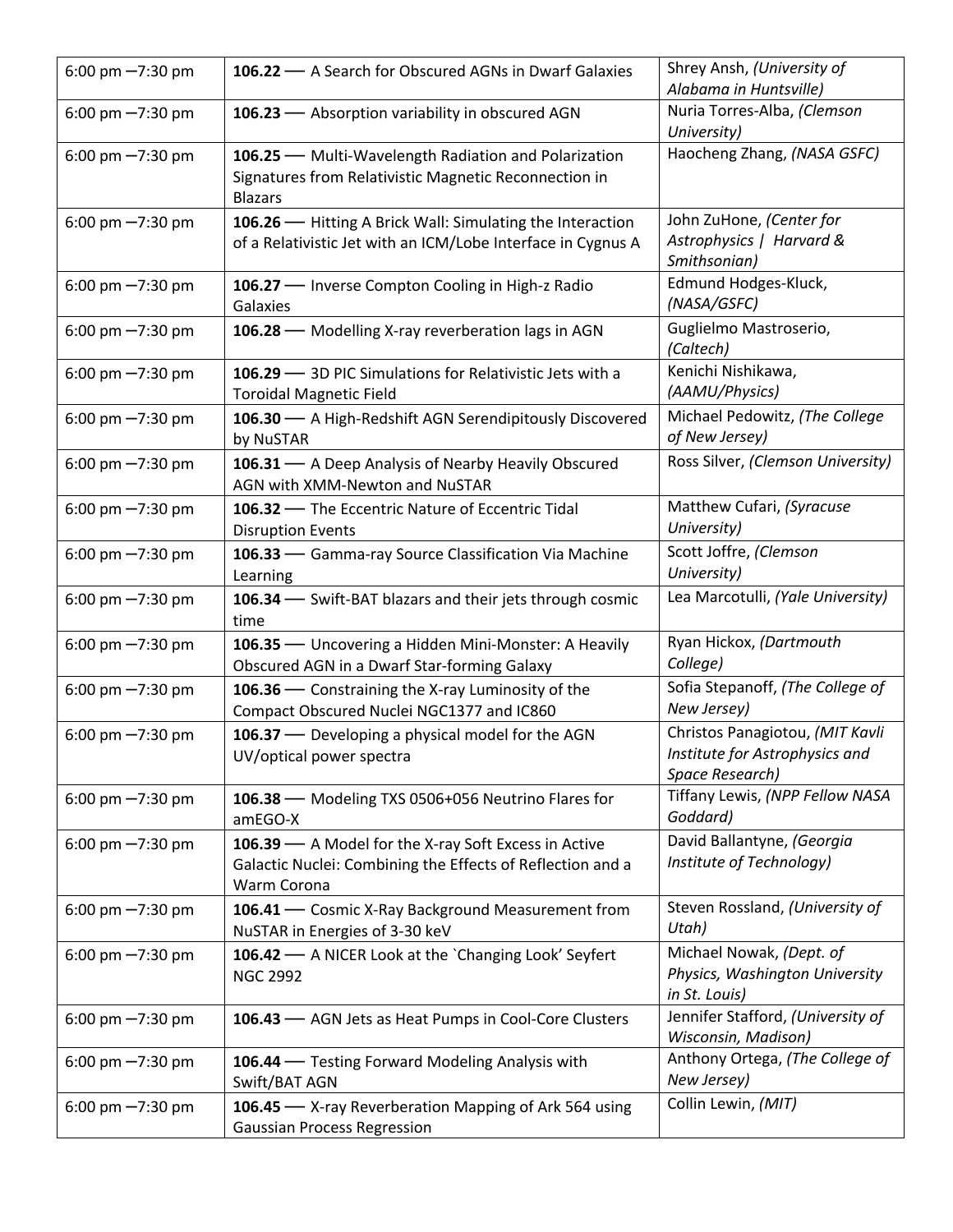| 6:00 pm $-7:30$ pm                               | 106.46 - Swift-BAT 70-month survey: The distributions of<br>Eddington ratios of obscured and unobscured AGN are<br>significantly different from each other | Tonima Tasnim Ananna,<br>(Dartmouth College)                              |
|--------------------------------------------------|------------------------------------------------------------------------------------------------------------------------------------------------------------|---------------------------------------------------------------------------|
| 6:00 pm $-7:30$ pm                               | 106.47 - Modeling the Extragalactic Background Light and<br>Absorption of High Energy Gamma-Rays                                                           | Justin Finke, (US Naval Research<br>Laboratory)                           |
| 6:00 pm $-7:30$ pm                               | 106.48 - The BASS DR2 Survey: Results for Obscured AGN                                                                                                     | Michael Koss, (Eureka Scientific,<br>Inc.                                 |
| 6:00 pm $-7:30$ pm                               | 106.49 - Systematic uncertainties in photoionization<br>modeling                                                                                           | Ralf Ballhausen, (University of<br><b>Maryland College Park)</b>          |
| 6:00 pm $-7:30$ pm                               | 106.50 - Accretion Disk MHD Winds: A Rosetta Stone of<br>the AGN Morphology and SEDs                                                                       | Demosthenes Kazanas, (NASA -<br>GSFC)                                     |
| 6:00 pm $-7:30$ pm                               | 106.51 - Signatures of Feedback in the Spectacular<br>Extended Emission Region of NGC 5972                                                                 | T. Harvey, (Center for<br>Astrophysics   Harvard &<br>Smithsonian)        |
| 6:00 pm $-7:30$ pm                               | 106.52 - Spectropolarimetry of Blazars with SALT                                                                                                           | Stephanie Podjed, (Dartmouth<br>College)                                  |
| 6:00 pm $-7:30$ pm                               | 106.53 - NuSTAR Observations of a Prototypical HotDOG<br>at an Accessible Redshift                                                                         | Daniel Stern, (Jet Propulsion<br>Laboratory)                              |
| 6:00 pm $-7:30$ pm                               | 106.54 - The NuSTAR survey of the JWST NEP field: 4<br>years of AGN monitoring in the hard X-ray band                                                      | Francesca Civano, (Center for<br>Astrophysics   Harvard &<br>SMithsonian) |
| 6:00 pm $-7:30$ pm                               | 106.56 - Deep Chandra Observations of M84: AGN<br>Feeding and Feedback from Kiloparsec Scales to the Bondi<br>Radius                                       | Christopher Bambic, (Princeton<br>University)                             |
| 6:00 pm $-7:30$ pm                               | 106.57 - Stratified Shearing Box Simulations of Two-<br>temperature AGN Coronae                                                                            | Christopher Bambic, (Princeton<br>University)                             |
| 6:00 pm $-7:30$ pm                               | 106.58 - X-ray reverberation mapping reveals a dynamic<br>corona                                                                                           | William Alston, (European Space<br>Agency)                                |
| 6:00 pm $-7:30$ pm                               | 106.60 - The Active Fraction of Massive Black Holes in<br><b>Dwarf Galaxies</b>                                                                            | Fabio Pacucci, (Harvard<br>University)                                    |
| 6:00 pm $-7:30$ pm                               | 106.61 - Characterization of NGC 7479's torus variability                                                                                                  | Andrealuna Pizzetti, (Clemson<br>University)                              |
| 6:00 pm $-7:30$ pm                               | 106.62 - X-ray Variability of Jets on kpc scales - Results of<br>a comprehensive Chandra archival survey                                                   | Eileen Meyer, (University of<br><b>Maryland Baltimore County)</b>         |
| 6:00 pm $-7:30$ pm                               | 106.64 - Exploring the high-redshift PBH-Lambda-CDM<br>Universe: early black hole seeding, the first stars and<br>cosmic radiation backgrounds             | Nico Cappelluti, (University of<br>Miami)                                 |
| <b>Poster Session 107: ISM/Galaxies/Clusters</b> |                                                                                                                                                            |                                                                           |
| 6:00 pm $-7:30$ pm                               | 107.03 - Oxygen and iron in interstellar dust: an X-ray<br>view                                                                                            | Ioanna Psaradaki, (University of<br>Michigan)                             |
| 6:00 pm $-7:30$ pm                               | 107.04 - Temperature and Metallicity Gradients in the<br>Hot Gas Outflows of M82                                                                           | Laura Lopez, (Ohio State<br>University)                                   |
| 6:00 pm $-7:30$ pm                               | 107.05 - Surprises from the hot circumgalactic medium<br>(CGM) of the Milky Way (MW) and MW-like nearby star-<br>forming galaxies                          | Sanskriti Das, (The Ohio State<br>University)                             |
| 6:00 pm $-7:30$ pm                               | 107.06 - The Si K Edge Gas to Dust Ratio Towards the<br><b>Galactic Bulge</b>                                                                              | Jun Yang, (MASSACHUSETTS<br><b>INSTITUTE OF TECHNOLOGY)</b>               |
| 6:00 pm $-7:30$ pm                               | 107.08 - The Stellar Age Dependence of X-ray Emission<br>from Normal Star-Forming Galaxies in the GOODS Fields                                             | Woodrow Gilbertson, (University<br>of Arkansas)                           |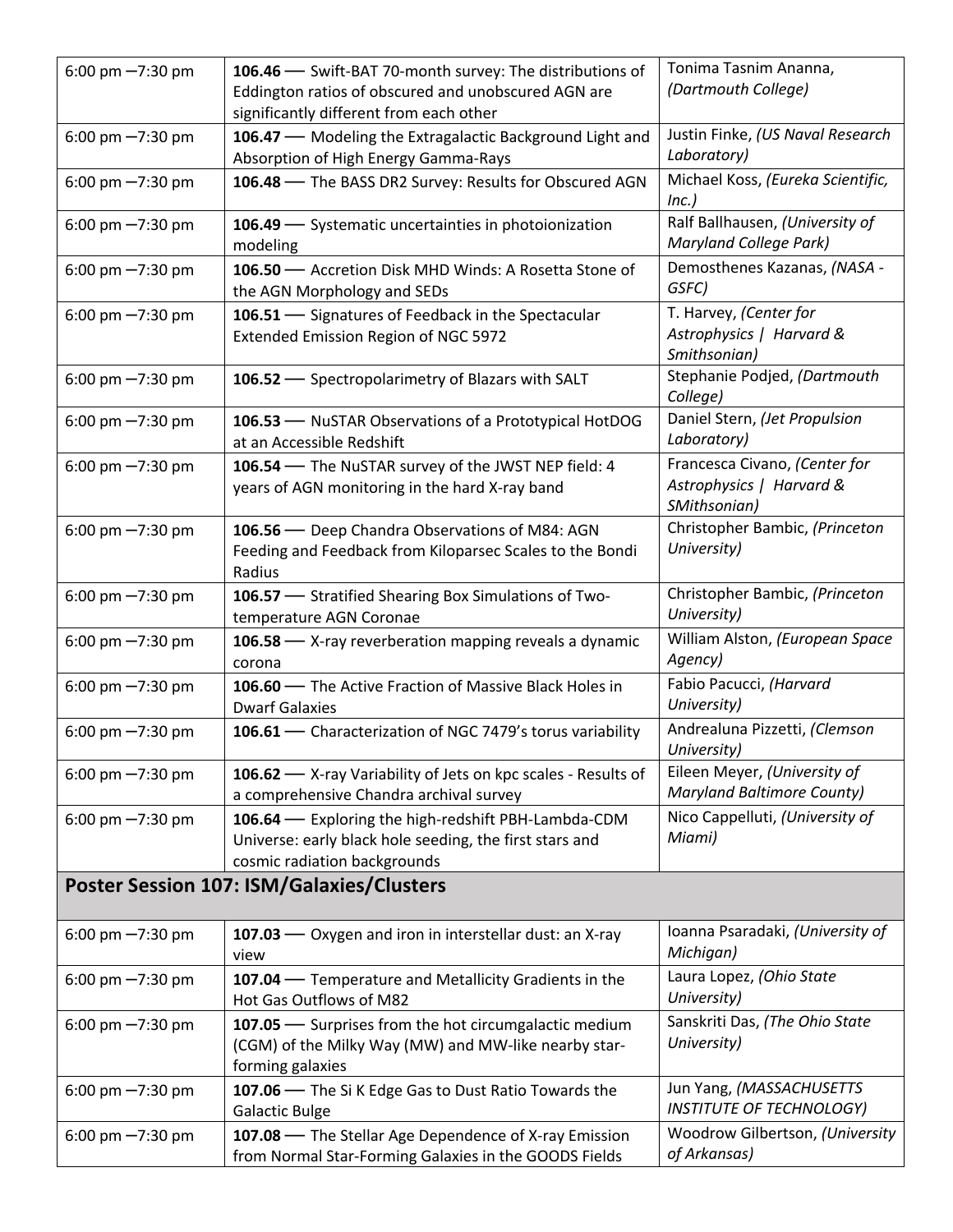| 6:00 pm $-7:30$ pm | 107.09 - The X-ray Spectral Energy Distributions of<br>Nearby Starburst Galaxies: Implications for the High                                               | Kristen Garofali, (NASA/GSFC)                                                  |
|--------------------|-----------------------------------------------------------------------------------------------------------------------------------------------------------|--------------------------------------------------------------------------------|
|                    | <b>Redshift Universe</b>                                                                                                                                  |                                                                                |
| 6:00 pm $-7:30$ pm | 107.10 - Exploring the nature of Galactic PeVatron<br>candidates from X-ray to TeV energies                                                               | Massimo Capasso, (Barnard<br>College, Columbia University)                     |
| 6:00 pm $-7:30$ pm | 107.11 - Power Spectrum Analysis of the Warm Hot<br>Intergalactic Medium                                                                                  | Giulia Cerini, (University of<br>Miami)                                        |
| 6:00 pm $-7:30$ pm | 107.12 - Studies of Galactic Cosmic-Ray Accelerators with<br><b>VERITAS</b>                                                                               | Brian Humensky, (University of<br>Maryland)                                    |
| 6:00 pm $-7:30$ pm | 107.13 - Detection of the hot component of the<br>circumgalactic medium of the Milky Way around the<br>sightline of Mrk 421                               | Souradip Bhattacharyya, (Ohio<br>State University)                             |
| 6:00 pm $-7:30$ pm | 107.14 - Analysis of the Orion-Eridanus Superbubble's X-<br>ray Emission Using HaloSat                                                                    | Chase Fuller, (University of Iowa)                                             |
| 6:00 pm $-7:30$ pm | 107.16 - Properties of the Hot Gas Outflow of NGC 253                                                                                                     | Sebastian Lopez, (The Ohio State<br>University)                                |
| 6:00 pm $-7:30$ pm | 107.17 - The X-Ray Spectral Energy Distribution of the<br>Nearby Giant Elliptical Galaxy Maffei 1                                                         | Andrew Ferrell, (University of<br>Arkansas)                                    |
| 6:00 pm $-7:30$ pm | 107.18 - Simulations of Charge Exchange between Bare<br>Ne and atomic H and He at solar wind velocities using the<br>Time-Dependent Close-Coupling method | Steven Bromley, (Auburn<br>University)                                         |
| 6:00 pm $-7:30$ pm | 107.21 - Two-Temperature Model for X-Ray Emission<br><b>Towards NPS and SPS</b>                                                                           | Joshua Kingsbury, (Columbus<br><b>State Community College)</b>                 |
| 6:00 pm $-7:30$ pm | 107.24 - A NuSTAR and Chandra Study of Late Stage<br>Galaxy Cluster Merger CL 0217+70 and Its Tell-Tale Radio<br>Halo                                     | Aysegul Tumer, (University of<br>Utah)                                         |
| 6:00 pm $-7:30$ pm | 107.25 - Electron Re-acceleration via Ion Cyclotron<br>Waves in the Intracluster Medium                                                                   | Aaron Tran, (Columbia<br>University)                                           |
| 6:00 pm $-7:30$ pm | 107.26 - Characterization of morphological properties of<br>galaxy groups and clusters in the eROSITA Final Equatorial-<br>Depth Survey (eFEDS)           | Vittorio Ghirardini, (Max Planck<br>Institute for Extraterrestrial<br>Physics) |
| 6:00 pm $-7:30$ pm | 107.27 - Simulations of Large-Scale Cold Fronts and<br>Subcluster Interactions in the Perseus Cluster                                                     | Elena Bellomi, (Harvard-<br>Smithsonian Center for<br>Astrophysics)            |
| 6:00 pm $-7:30$ pm | 107.29 - New evidence for early formation of Fossil<br>Groups: The case for RX J1007+3800                                                                 | Renato Dupke, (Eureka/UM/ON)                                                   |
| 6:00 pm $-7:30$ pm | 107.30 - Introduction and application of a new blind<br>source separation method for extended sources in X-ray<br>astronomy.                              | Adrien Picquenot, (UMD / NASA<br>GSFC)                                         |
| 6:00 pm $-7:30$ pm | 107.32 - The Evolution of AGN Activity in Brightest<br><b>Cluster Galaxies</b>                                                                            | Taweewat Somboonpanyakul,<br>(Stanford University)                             |
| 6:00 pm $-7:30$ pm | 107.33 - AGN feedback in Planck selected clusters                                                                                                         | Valeria Olivares, (University of<br>Kentucky)                                  |
| 6:00 pm $-7:30$ pm | 107.36 - Testing hot core scenarios for fossil groups using<br>metal enrichment                                                                           | Rebeca Batalha, (National<br>Observatory)                                      |
| 6:00 pm $-7:30$ pm | 107.37 - The Unseen: Clumping in the Outskirts of Galaxy<br>Clusters                                                                                      | Christian Norseth, (University of<br>Utah)                                     |
| 6:00 pm $-7:30$ pm | 107.38 - The Mass of Abell 478: Differing Results From<br><b>Chandra and NuSTAR</b>                                                                       | Cicely Potter, (University of<br>Utah)                                         |
| 6:00 pm $-7:30$ pm | 107.39 - Inverse Compton emission detection for NuSTAR<br>spectroscopy using autoencoders                                                                 | Sheng-Chieh Lin, (University of<br>Kentucky)                                   |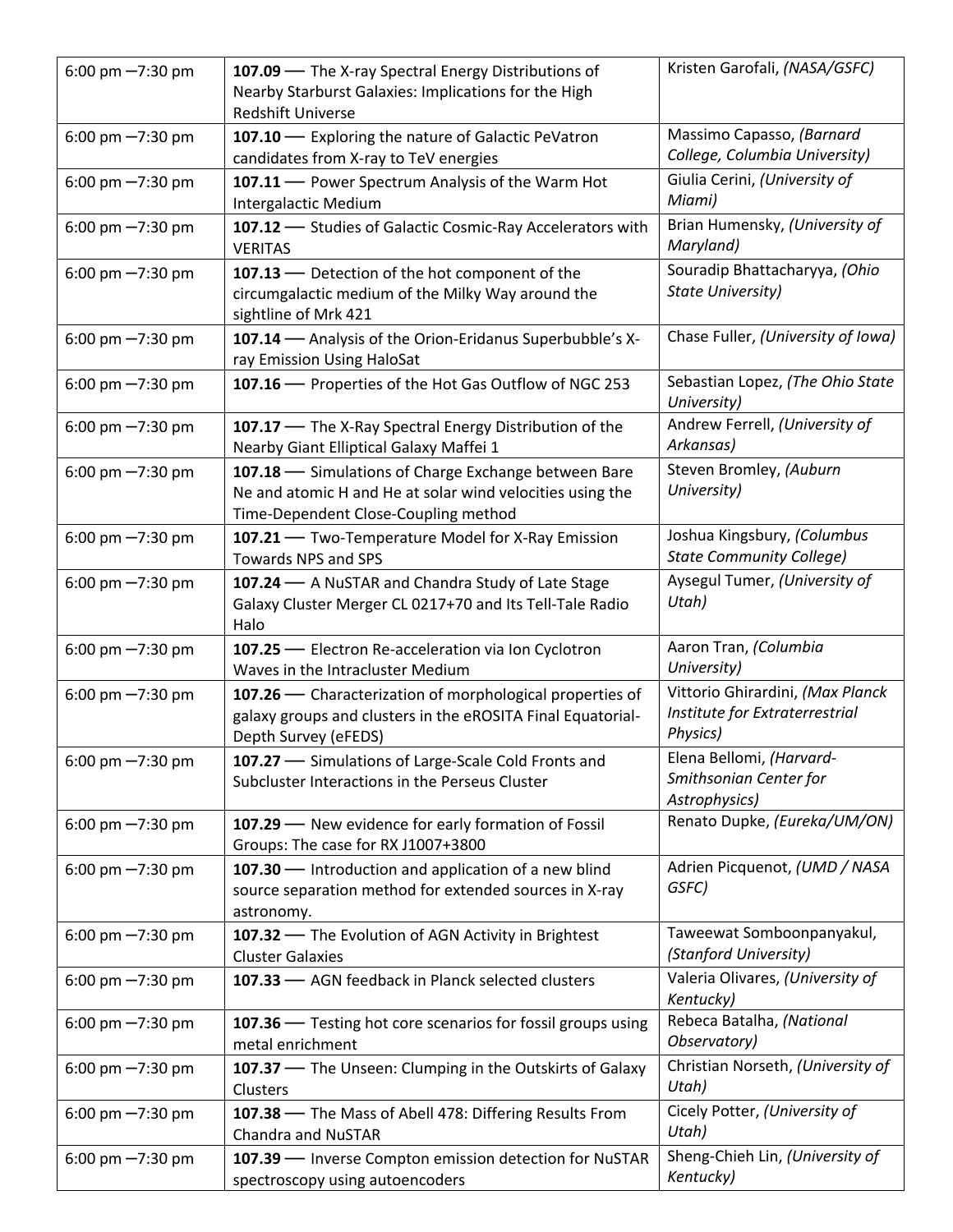| 6:00 pm $-7:30$ pm | 107.40 - Tracing baryons in the cosmic web filaments<br>with eROSITA                                        | Soumya Shreeram, (Max Planck<br>Institute for Extraterrestrial<br>Physics)  |
|--------------------|-------------------------------------------------------------------------------------------------------------|-----------------------------------------------------------------------------|
| 6:00 pm $-7:30$ pm | 107.41 - A Search for Inverse Compton Scattering in<br>MACSJ0717                                            | Randall Rojas Bolivar, (University<br>of Utah)                              |
| 6:00 pm $-7:30$ pm | 107.42 - The Importance of Being Interpretable                                                              | Michelle Ntampaka, (Space<br>Telescope Science Institute)                   |
|                    | <b>Poster Session 108: Missions and Instruments</b>                                                         |                                                                             |
| 6:00 pm $-7:30$ pm | 108.02 - The Advanced X-ray Imaging Satellite                                                               | Andrew Ptak, (NASA/GSFC)                                                    |
| 6:00 pm $-7:30$ pm | 108.03 - Status of the Prototype Schwarzschild-Couder<br>Telescope Project                                  | Brian Humensky, (University of<br>Maryland)                                 |
| 6:00 pm $-7:30$ pm | 108.04 - Progress in Realizing Adjustable X-ray Optics                                                      | Casey DeRoo, (University of<br>lowa)                                        |
| 6:00 pm $-7:30$ pm | 108.05 - Fabricating the Next Generation of High Energy<br><b>Reflection Gratings</b>                       | Cecilia Fasano, (University of<br>lowa)                                     |
| 6:00 pm $-7:30$ pm | 108.06 - Assessing the Performance of Customized<br><b>Gratings for X-ray Spectroscopy</b>                  | Casey DeRoo, (University of<br>lowa)                                        |
| 6:00 pm $-7:30$ pm | 108.07 - Searching for Unusual Sources in the Chandra<br><b>Source Catalog</b>                              | Dustin Swarm, (University of<br>lowa)                                       |
| 6:00 pm $-7:30$ pm | 108.08 - Enhancing the Chandra archive with ZTF alert<br>streams through annotation                         | Michael McCollough, (Center for<br>Astrophysics   Harvard &<br>Smithsonian) |
| 6:00 pm $-7:30$ pm | 108.10 - Variability of the unrejected particle background<br>on Chandra ACIS                               | Catherine Grant, (MIT)                                                      |
| 6:00 pm $-7:30$ pm | 108.11 - Preparing for Athena WFI - Using XMM-Newton<br>SWM data to understand the particle background      | Gerrit Schellenberger,<br>(Smithsonian Astrophysical<br>Observatory)        |
| 6:00 pm $-7:30$ pm | 108.12 - Mitigating the effects of particle background on<br>the Athena Wide-Field Imager                   | Eric Miller, (MIT)                                                          |
| 6:00 pm $-7:30$ pm | 108.13 - Introducing the HEACIT (High Energy Codes,<br>Interfaces, and Tools) Working Group                 | Lia Corrales, (University of<br>Michigan)                                   |
| 6:00 pm $-7:30$ pm | 108.14 - Pylira: a Python package for Low-counts Image<br><b>Reconstruction and Analysis</b>                | Axel Donath, (Center for<br>Astrophysics   Harvard &<br>Smithsonian)        |
| 6:00 pm $-7:30$ pm | 108.15 - High-density plasma effects in photoionization<br>models                                           | Jerome Deprince, (Caltech)                                                  |
| 6:00 pm $-7:30$ pm | 108.16 - Benchmarking X-ray emission from non-<br>equilibrium plasmas with an electron beam ion trap        | Natalie Hell, (Lawrence<br>Livermore National Laboratory)                   |
| 6:00 pm $-7:30$ pm | 108.17 - Unsupervised Machine Learning for the<br>Classification of Astrophysical X-ray Sources             | Victor Samuel Perez Diaz,<br>(Universidad Del Rosario)                      |
| 6:00 pm $-7:30$ pm | 108.18 - Charge Sharing in Cross-Strip Germanium<br>Detectors                                               | Jacqueline Beechert, (UC<br>Berkeley/SSL)                                   |
| 6:00 pm $-7:30$ pm | 108.19 - Detector System for Time-Domain Astrophysics<br>in the Soft Gamma-ray Regime                       | Hannah Gulick, (UC Berkeley,<br>SSL)                                        |
| 6:00 pm $-7:30$ pm | 108.20 - ComPair Silicon Tracker                                                                            | Sambid Wasti, (Catholic<br>University of america)                           |
| 6:00 pm $-7:30$ pm | 108.21 - Maximizing CNN potential to predict X-ray<br>polarization through photoelectron production in GPDs | Michela Negro, (NASA Goddard<br>Space Flight Center)                        |
| 6:00 pm $-7:30$ pm | 108.22 - Diffuse X-rays from the Local Galaxy (DXL-4)                                                       | Roberto Moncada, (University of<br>Miami)                                   |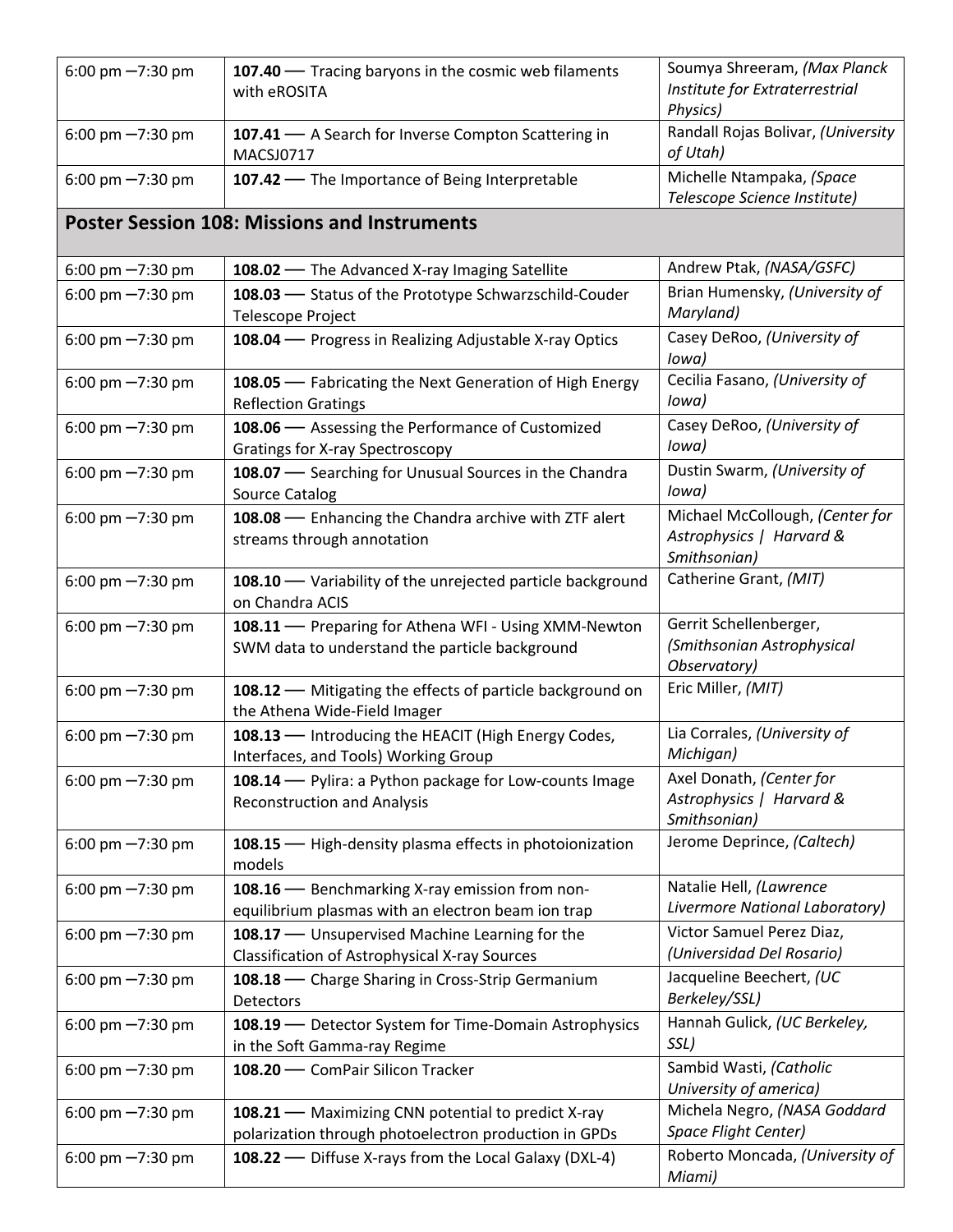| 6:00 pm $-7:30$ pm | 108.23 - Halosat - A Cubesat That Studied The Hot<br>Galactic Halo                                                                                    | Philip Kaaret, (University of<br>lowa)                     |
|--------------------|-------------------------------------------------------------------------------------------------------------------------------------------------------|------------------------------------------------------------|
| 6:00 pm $-7:30$ pm | 108.24 - Performance Verification Targets for XRISM:<br><b>Galactic Compact</b>                                                                       | Brian Williams, (NASA GSFC)                                |
| 6:00 pm $-7:30$ pm | 108.25 - Performance Verification Targets for XRISM:<br><b>Galactic Diffuse</b>                                                                       | Brian Williams, (NASA GSFC)                                |
| 6:00 pm $-7:30$ pm | 108.26 - Performance Verification Targets for XRISM:<br><b>Extragalactic Compact</b>                                                                  | Brian Williams, (NASA GSFC)                                |
| 6:00 pm $-7:30$ pm | 108.27 - Performance Verification Targets for XRISM:<br><b>Extragalactic Diffuse</b>                                                                  | Brian Williams, (NASA GSFC)                                |
| 6:00 pm $-7:30$ pm | 108.28 - The Compton Spectrometer and Imager                                                                                                          | John Tomsick, (UC Berkeley/SSL)                            |
| 6:00 pm $-7:30$ pm | 108.29 - Measurement of emission lines by the Compton<br>Spectrometer and Imager                                                                      | Jacqueline Beechert, (UC<br>Berkeley/SSL)                  |
| 6:00 pm $-7:30$ pm | 108.30 - The COSI Data Challenges and Simulations                                                                                                     | Chris Karwin, (Clemson<br>University)                      |
| 6:00 pm $-7:30$ pm | 108.31 - The Performance Characteristics of the NRL2<br>ASIC Designed for the Compton Spectrometer and Imager<br>Small Explorer (COSI-SMEX) Telescope | Jarred Roberts, (UC San Diego)                             |
| 6:00 pm $-7:30$ pm | 108.32 - BurstCube Instrument Flight Software and<br><b>Science Datatypes</b>                                                                         | Michael Briggs, (University of<br>Alabama in Huntsville)   |
| 6:00 pm $-7:30$ pm | 108.33 - BurstCube: Operations                                                                                                                        | Pi Nuessle, (George Washington<br>University)              |
| 6:00 pm $-7:30$ pm | 108.34 - BurstCube Ground Software and Data Analysis<br>Pipeline                                                                                      | Joseph Asercion, (NASA/GSFC)                               |
| 6:00 pm $-7:30$ pm | 108.35 - BurstCube: Calibrations                                                                                                                      | Alyson Joens, (George<br><b>Washington University)</b>     |
| 6:00 pm $-7:30$ pm | 108.36 - BurstCube: Instrument Flight Firmware                                                                                                        | Sean Griffin, (WIPAC)                                      |
| 6:00 pm -7:30 pm   | 108.37 - The Mini Astrophysical MeV Background<br><b>Observatory (MAMBO) CubeSat Mission</b>                                                          | Peter Bloser, (Los Alamos<br><b>National Laboratory)</b>   |
| 6:00 pm $-7:30$ pm | 108.38 - A Soft X-ray Sky Monitor, Transient Finder, and<br>Burst Detector for High-energy and Multimessenger                                         | Abraham Falcone, (Pennsylvania<br>State University)        |
|                    | Astrophysics                                                                                                                                          |                                                            |
| 6:00 pm $-7:30$ pm | 108.39 - Characterizing the Speedster-EXD 550 X-ray<br>Hybrid CMOS Detectors for the BlackCAT CubeSat                                                 | Daniel LaRocca, (Pennsylvania<br><b>State University)</b>  |
| 6:00 pm $-7:30$ pm | 108.40 - Planned Observations and Science with the<br><b>BlackCAT CubeSat X-Ray Transient Monitor</b>                                                 | Joseph Colosimo, (Pennsylvania<br><b>State University)</b> |
| 6:00 pm $-7:30$ pm | 108.41 - Probing physics of galaxy formation with a wide-<br>field X-ray microcalorimeter                                                             | Anna Ogorzalek, (NASA<br>GSFC/UMCP)                        |
| 6:00 pm $-7:30$ pm | 108.43 - Conceiving and Designing Future Missions to<br><b>Cost and Schedule Requirements</b>                                                         | Jonathan Arenberg, (Northrop<br>Grumman)                   |
| 6:00 pm $-7:30$ pm | 108.44 - Uncertainty in the time to complete a complex<br>manufacturing campaign                                                                      | Jonathan Arenberg, (Northrop<br>Grumman)                   |
| 6:00 pm $-7:30$ pm | 108.45 - The Survey and Time-domain Astrophysical<br>Research Explorer (STAR-X)                                                                       | William Zhang, (NASA Goddard<br>Space Flight Center)       |
| 6:00 pm $-7:30$ pm | 108.46 - Science with STAR-X, an X-ray/UV Time-domain<br><b>Surveyor MIDEX</b>                                                                        | Edmund Hodges-Kluck,<br>(NASA/GSFC)                        |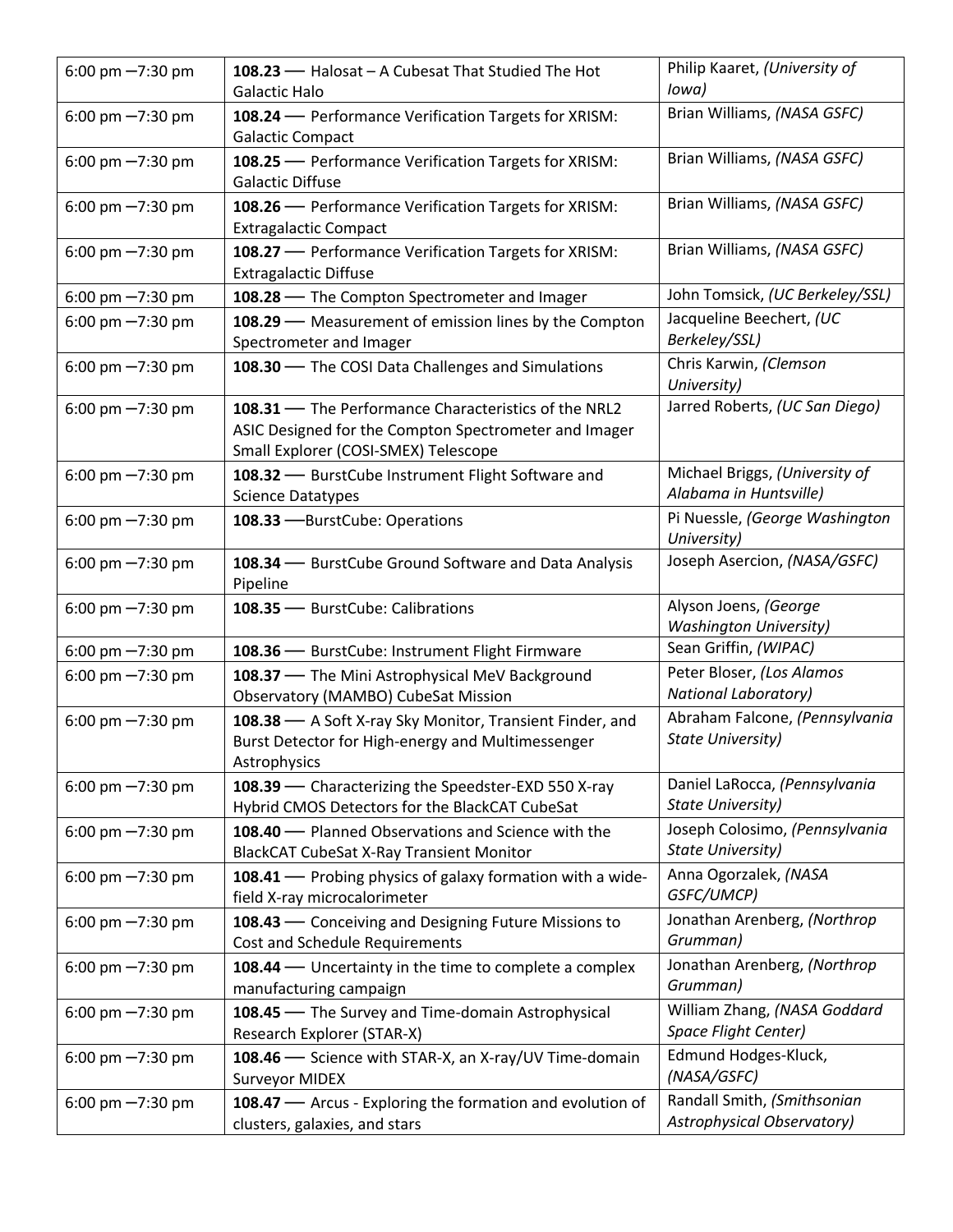| 6:00 pm $-7:30$ pm | 108.48 - Soft x-ray diffraction efficiency and record<br>resolving power of critical-angle transmission gratings for<br>Arcus    | Ralf Heilmann, (Massachusetts<br>Institute of Technology)                          |
|--------------------|----------------------------------------------------------------------------------------------------------------------------------|------------------------------------------------------------------------------------|
| 6:00 pm $-7:30$ pm | 108.49 - amEGO-X bridges the MeV gap for<br>multimessenger astrophysics                                                          | Marco Ajello, (Clemson<br>University)                                              |
| 6:00 pm $-7:30$ pm | 108.50 - amEGO-X Localization of Short GRBs                                                                                      | Yong Sheng, (Clemson<br>University)                                                |
| 6:00 pm $-7:30$ pm | 108.51 - amEGO-X Instrument Design and Predicted<br>Performance                                                                  | Carolyn Kierans, (NASA/GSFC)                                                       |
| 6:00 pm $-7:30$ pm | 108.52 - Improving the transient sensitivity of amEGO-X<br>using single-site events                                              | Henrike Fleischhack, (Catholic<br>University of america)                           |
| 6:00 pm $-7:30$ pm | 108.53 - A hard X-ray complement to Athena: The<br>prospect of hard X-ray astronomy in the 2030s and the<br><b>FORCE mission</b> | Ann Hornschemeier, (NASA<br><b>Goddard Space Flight Center)</b>                    |
| 6:00 pm $-7:30$ pm | 108.56 - Gamow's GRB Photo-z Estimate Performance for<br>Studying the Young Universe                                             | Hallie Fausey, (George<br><b>Washington University)</b>                            |
| 6:00 pm $-7:30$ pm | 108.58 - The Lunar Occultation eXplorer (LOX): MeV<br>Gamma-Ray Astrophysics Across Space and Time                               | Richard Miller, (Johns Hopkins<br><b>University Applied Physics</b><br>Laboratory) |
| 6:00 pm $-7:30$ pm | 108.59 - Mapping the Sky at MeV Energies with the Lunar<br><b>Occultation Explorer</b>                                           | Peter Bloser, (Los Alamos<br><b>National Laboratory)</b>                           |
| 6:00 pm $-7:30$ pm | 108.60 - Lunar Far-Side Radio Arrays: A Preliminary Site<br>Survey                                                               | Zoe Le Conte, (Center for<br>Astrophysics   Harvard &<br>Smithsonian)              |
| 6:00 pm $-7:30$ pm | 108.61 - Bridging astrophysics and heliophysics:<br>observing high-energy solar flaring activity to understand<br>stellar flares | Thomas Chen, (Academy for<br>Mathematics, Science, and<br>Engineering)             |
| 6:00 pm $-7:30$ pm | 108.62 - The Marshall 100-Meter X-ray Beamline Facility                                                                          | Nicholas Thomas, (NASA<br>Marshall Space Flight Center)                            |
| 6:00 pm $-7:30$ pm | 108.64 - Radio Searches of Fermi Unassociated Gamma-<br>Ray Sources                                                              | Seth Bruzewski, (University of<br><b>New Mexico)</b>                               |
| 6:00 pm $-7:30$ pm | 108.65 - The NEP Hard X-ray survey with ART-XC                                                                                   | Chien-Ting Chen, (NASA MSFC/<br>USRA)                                              |
| 6:00 pm $-7:30$ pm | 108.67 - U.S. Participation in the Cherenkov Telescope<br>Array                                                                  | David Williams, (University of<br>California, Santa Cruz)                          |
|                    | <b>Poster Session 109: Multi-messenger Astrophysics</b>                                                                          |                                                                                    |
| 6:00 pm $-7:30$ pm | 109.01 - A search for hostless short GRBs with large-<br>aperture telescopes                                                     | Brendan O'Connor, (George<br><b>Washington University)</b>                         |
| 6:00 pm $-7:30$ pm | 109.02 - The Trans-Iron Galactic Element Recorder for<br>the International Space Station (TIGERISS)                              | Brian Rauch, (Washington<br>University in St. Louis)                               |
| 6:00 pm $-7:30$ pm | 109.03 - X-ray and MeV Gamma-ray Polarization as<br>Powerful Diagnostics for Blazars and Spider Pulsars                          | Haocheng Zhang, (NASA GSFC)                                                        |
| 6:00 pm $-7:30$ pm | 109.04 - Galactic Cosmic Ray Nuclei Abundances from<br>10; Ne to 56Ba with SuperTIGER                                            | Wolfgang Zober, (Washington<br>University in St. Louis)                            |
| 6:00 pm $-7:30$ pm | 109.05 - Deep-Learning for Midband Gravitational-Wave<br>Data Analysis                                                           | Ryan Raikman, (Carnegie Mellon<br>University)                                      |
| 6:00 pm $-7:30$ pm | 109.06 - Kilonova constraints from the LIGO/Virgo O3 run                                                                         | Simone Dichiara, (The<br>Pennsylvania State University)                            |
| 6:00 pm $-7:30$ pm | 109.07 - The Search for Gamma-ray Emission from Fermi-<br>GBM and Swift-BAT in Coincidence with GWTC Events                      | Corinne Fletcher, (Universities<br><b>Space Research Association)</b>              |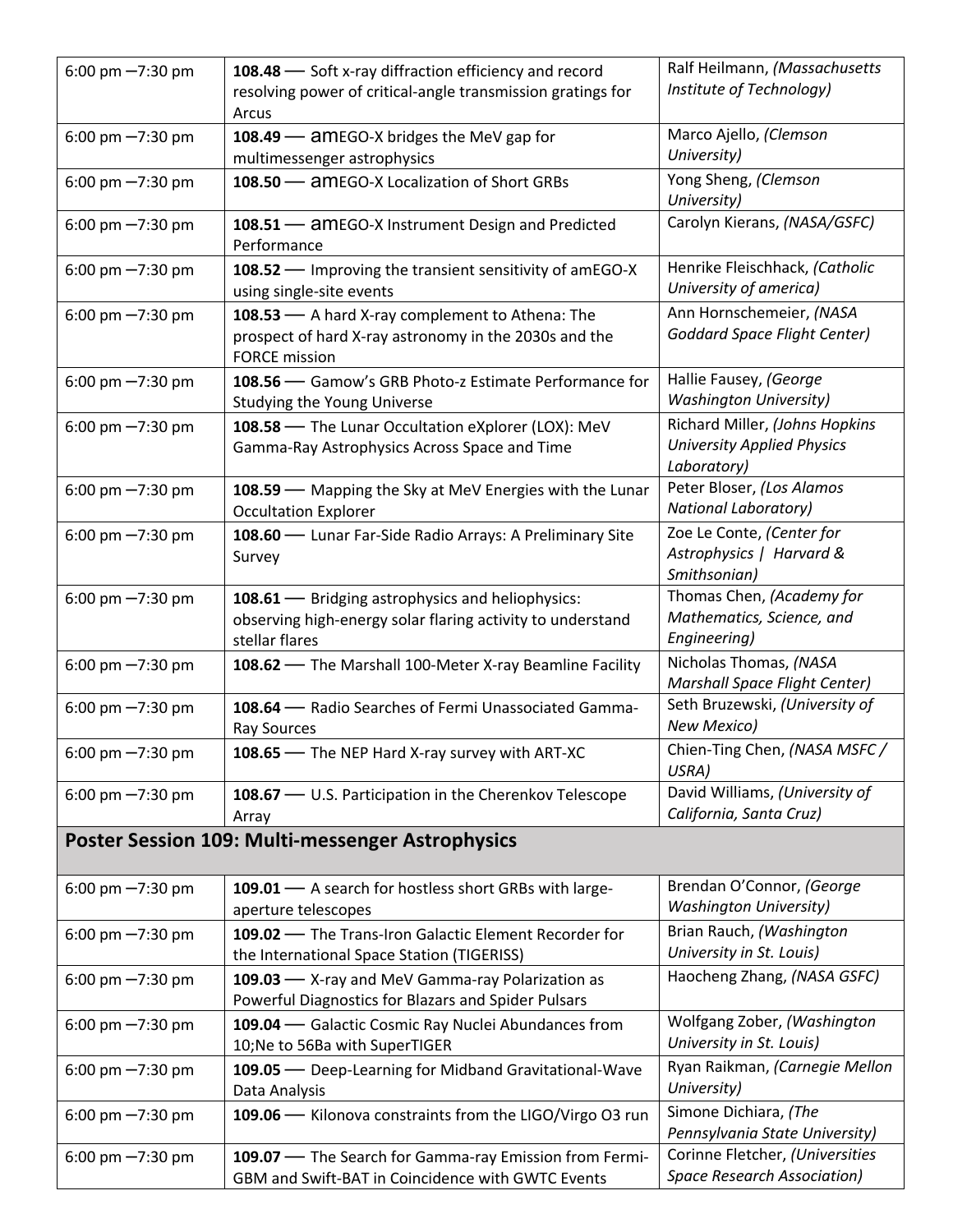| 6:00 pm $-7:30$ pm                  | 109.08 - TACH, the GCN Upgrade                                                                                            | Eric Burns, (Louisiana State<br>University)                                                               |
|-------------------------------------|---------------------------------------------------------------------------------------------------------------------------|-----------------------------------------------------------------------------------------------------------|
| 6:00 pm $-7:30$ pm                  | 109.09 - Galactic Cosmic Ray Accelerators Unveiled with<br>amEGO-X                                                        | Zorawar Wadiasingh, (University<br>of Maryland College Park / NASA<br><b>Goddard Space Flight Center)</b> |
| 6:00 pm -7:30 pm                    | 109.10 - Spectrum of the Isotropic Diffuse Gamma-ray<br>Background                                                        | Changam Meenakshi Rajagopal,<br>(Clemson University)                                                      |
| 6:00 pm $-7:30$ pm                  | 109.11 - The Best Case Scenario: Towards prompt<br>arcminute localization of a GW source with targeted GRB<br>searches    | Aaron Tohuvavohu, (University<br>of Toronto)                                                              |
| 6:00 pm $-7:30$ pm                  | 109.13 - The MMA/TDA Virtual Observatory                                                                                  | Rita Sambruna, (NASA GSFC)                                                                                |
| 6:00 pm $-7:30$ pm                  | 109.14 - Calculating the gamma-ray luminosity from<br>neutron star mergers' jets                                          | Haley Steuber, (California State<br>University, Sacramento)                                               |
| 6:00 pm $-7:30$ pm                  | 109.15 - Multi-wavelength Study of PeVatron Candidate<br><b>Pulsar Wind Nebulae</b>                                       | Jooyun Woo, (Columbia<br>Astrophysics Laboratory)                                                         |
| 6:00 pm $-7:30$ pm                  | 109.16 - A Late-time Galaxy-targeted Search for the<br>Radio Counterpart of GW190814                                      | Kate Alexander, (Northwestern<br>University)                                                              |
|                                     | <b>Poster Session 110: Stellar/Compact</b>                                                                                |                                                                                                           |
| 6:00 pm $-7:30$ pm                  | 110.01 - A long stare at Hercules X-1: investigating the<br>vertical structure of an accretion disc wind                  | Peter Kosec, (MIT Kavli Institute<br>for Astrophysics and Space<br>Research)                              |
| 6:00 pm $-7:30$ pm                  | 110.03 - Machine Learning Classification of Variable<br>Galactic X-ray Sources from Chandra Source Catalog                | Hui Yang, (George Washington<br>University)                                                               |
| 6:00 pm $-7:30$ pm                  | 110.04 - NICER Pulsation Search and Spectroscopy of the<br>Original Black Widow Pulsar, PSR B1957+20                      | Mason Ng, (MIT)                                                                                           |
| 6:00 pm $-7:30$ pm                  | 110.05 - The Proper Motion of the Pulsar J1124--59 in<br>the Galactic Supernova Remnant G292.0+1.8                        | Xi Long, (Center for Astrophysics<br>  Harvard & Smithsonian)                                             |
| $6:00 \text{ pm} - 7:30 \text{ pm}$ | 110.06 – High Resolution Spectroscopy of the Unusual<br>Spectral Feature in the Central Compact Object PSR J0821-<br>4300 | Eric Gotthelf, (Columbia<br>University)                                                                   |
| 6:00 pm $-7:30$ pm                  | 110.07 - Multi-frequency observations of the PWN of<br>Cannonball Pulsar PSR J0002+6216                                   | Pratik Kumar, (University of New<br>Mexico)                                                               |
| 6:00 pm $-7:30$ pm                  | 110.08 - The Long, Narrow Filament of PSR J2030+4415                                                                      | Martijn De Vries, (Stanford<br>University)                                                                |
| 6:00 pm $-7:30$ pm                  | 110.09 - A Large Population of Sub-threshold Gamma-ray<br>Pulsars                                                         | Yuzhe Robert Song, (CUNY<br>Graduate Center & amNH)                                                       |
| 6:00 pm $-7:30$ pm                  | 110.10 - Gamma-ray Eclipses and Orbital Modulation<br>Transitions in the Candidate Redback 4FGL J1702.7-5655              | Robin Corbet, (University of<br>Maryland- Baltimore County)                                               |
| 6:00 pm $-7:30$ pm                  | 110.11 - Chandra observations of the pulsar candidate<br>4FGL J1015.5-6030                                                | Jeremy Hare, (NASA Goddard<br>Space Flight Center)                                                        |
| 6:00 pm $-7:30$ pm                  | 110.12 - Spinning up and spinning down: the pulse period<br>evolution of ultra-luminous X-ray pulsars                     | Felix Fuerst, (ESA/ESAC)                                                                                  |
| 6:00 pm $-7:30$ pm                  | 110.13 - A Possible Glitch in a Second Central Compact<br>Object: PSR J0821-4300                                          | Karen Perez, (Columbia<br>University)                                                                     |
| 6:00 pm $-7:30$ pm                  | 110.14 - NuSTAR Observations of PSR J1101-6101 and<br>the Lighthouse Pulsar Wind Nebula                                   | Noel Klingler, (NASA-GSFC /<br>UMBC)                                                                      |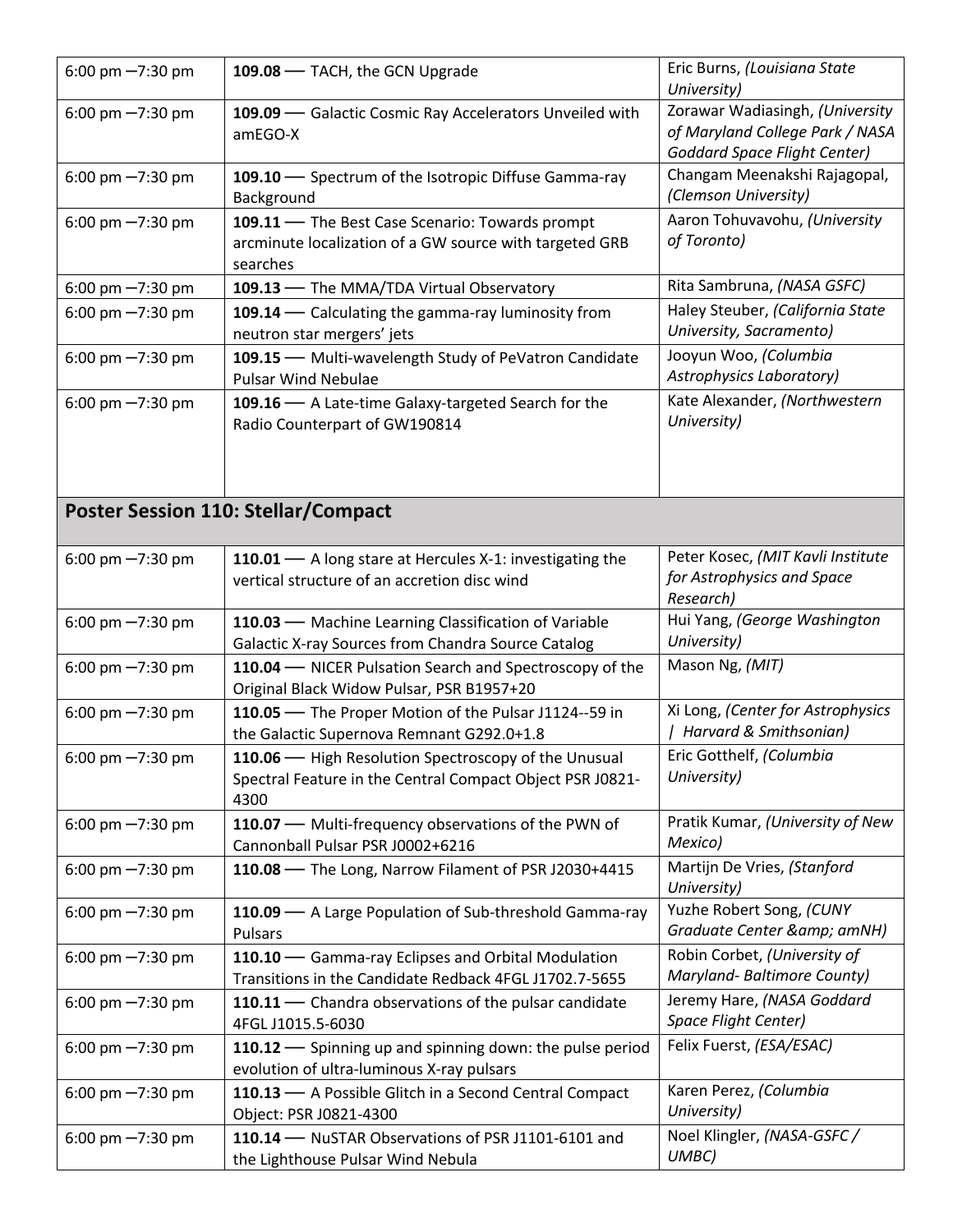| 6:00 pm $-7:30$ pm | 110.15 - "The Goose" Pulsar Wind Nebula of PSR J1016-<br>5857 in X-rays and Radio: The Birth of a Plerion                                                      | Noel Klingler, (NASA-GSFC /<br>UMBC)                                                            |
|--------------------|----------------------------------------------------------------------------------------------------------------------------------------------------------------|-------------------------------------------------------------------------------------------------|
| 6:00 pm $-7:30$ pm | 110.16 - Global Kinetic Modeling of the Intrabinary Shock<br>in Spider Pulsars                                                                                 | Jorge Cortes, (Columbia<br>University)                                                          |
| 6:00 pm $-7:30$ pm | 110.18 - On The Stellar Wind Of The Wolf-Rayet Star in IC<br>$10X-1$                                                                                           | Sayantan Bhattacharya,<br>(University of Massachusetts,<br>Lowell)                              |
| 6:00 pm $-7:30$ pm | 110.19 - The Wiki Catalog of High-Mass X-Ray Binaries                                                                                                          | Cody Cox, (Georgia College and<br>State University)                                             |
| 6:00 pm $-7:30$ pm | 110.21 - Investigating the physical origin of X-ray<br>variability in HMXBS with NuSTAR                                                                        | Pragati Pradhan, (MIT Kavli<br>Institute for Astrophysics and<br>Space Research)                |
| 6:00 pm $-7:30$ pm | 110.22 - Low kick velocities among HMXBs in the SMC<br>confirmed with the spatial correlation function                                                         | Arash Bodaghee, (GCSU)                                                                          |
| 6:00 pm $-7:30$ pm | 110.24 - StrayCats: A catalog of NuSTAR Stray Light<br>Observations                                                                                            | Brian Grefenstette, (California<br>Institute of Technology)                                     |
| 6:00 pm $-7:30$ pm | 110.27 - Random Angular Momentum in Convection:<br>Implications for Supergiant Collapse to Form Black Holes                                                    | Andrea Antoni, (University of<br>California, Berkeley)                                          |
| 6:00 pm $-7:30$ pm | 110.28 - Neutron Star Crustal Deformation Limits for<br><b>Next-Generation Gravitational-Wave Detectors</b>                                                    | Chloe Hess, (Carnegie Mellon<br>University)                                                     |
| 6:00 pm $-7:30$ pm | 110.29 - Magnetic-Driving Of Polar UFOs In MAXI J1348-<br>630                                                                                                  | Keigo Fukumura, (James<br><b>Madison University)</b>                                            |
| 6:00 pm $-7:30$ pm | 110.30 - Jet Formation in General-Relativistic,<br>Magnetized Bondi-Hoyle-Lyttleton Accretion                                                                  | Nick Kaaz, (Northwestern<br>University)                                                         |
| 6:00 pm $-7:30$ pm | 110.31 - Short and Long GRBs with Simultaneous Thermal<br>and Non-Thermal Emission Signatures: Laboratories for<br>Studying the Dynamics of Relativistic Jets. | Sylvain Guiriec, (George<br>Washington University / NASA<br><b>Goddard Space Flight Center)</b> |
| 6:00 pm $-7:30$ pm | 110.33 - UNDERSTANDING THE PROPERTIES OF X-RAY<br>BINARY JETS WITH THE MODERN LOW-FREQUENCY RADIO<br><b>INTERFEROMETERS</b>                                    | Jaiverdhan Chauhan, (Montana<br>State University)                                               |
| 6:00 pm -7:30 pm   | 110.34 - Evolution of accretion disc reflection spectra<br>due to a Type I X-ray burst                                                                         | Julia Speicher, (Georgia Institute<br>of Technology)                                            |
| 6:00 pm $-7:30$ pm | 110.35 - Low-Frequency QPOs as Coronal Normal Modes.                                                                                                           | Vanessa Lopez-Barquero,<br>(University of Cambridge)                                            |
| 6:00 pm $-7:30$ pm | 110.37 - Understanding the non-linearity of Quasi-<br>Periodic Oscillations through dynamical transitions                                                      | Kavitha Arur, (Georgia Institute<br>of Technology)                                              |
| 6:00 pm $-7:30$ pm | 110.38 - NICER reverberation lags in black hole low-mass<br>X-ray binaries                                                                                     | Jingyi Wang, (MIT)                                                                              |
| 6:00 pm $-7:30$ pm | 110.40 - Origin and Interpretation of Spectral Lags in GRB<br>Prompt Emission with Multiple Components                                                         | Alyson Joens, (George<br><b>Washington University)</b>                                          |
| 6:00 pm $-7:30$ pm | 110.41 - A New Source of X-ray Time Lags in Accreting<br><b>Black Holes</b>                                                                                    | Javier Garcia, (Caltech)                                                                        |
| 6:00 pm $-7:30$ pm | 110.42 - A Spectroscopic Angle on Central Engines in<br><b>Accreting Neutron Stars</b>                                                                         | Nicolas Trueba, (University of<br>Michigan, Ann Arbor)                                          |
| 6:00 pm $-7:30$ pm | 110.43 - Accretion onto compact object through<br>stationary shock: effects of General Relativity                                                              | Suman Kumar Kundu, (Syracuse<br>University)                                                     |
| 6:00 pm $-7:30$ pm | 110.45 - Radius Constraints from NICER-NuSTAR<br>observations of the NS LMXB Cygnus X-2                                                                        | Renee Ludlam, (California<br>Institute of Technology)                                           |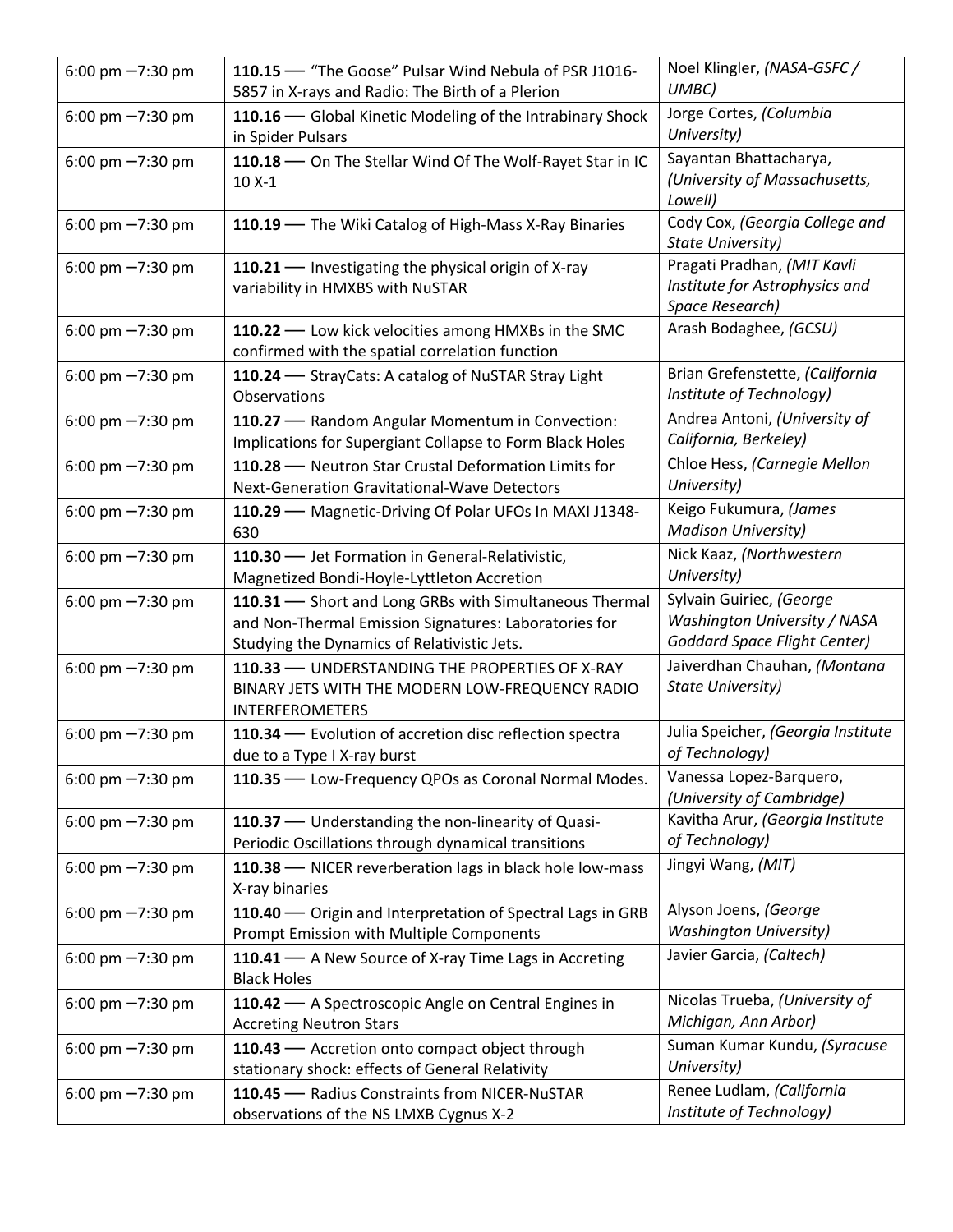| 6:00 pm $-7:30$ pm | 110.47 - Phase-resolved Spectropolarimetric Models of                                               | Zorawar Wadiasingh, (University     |
|--------------------|-----------------------------------------------------------------------------------------------------|-------------------------------------|
|                    | Magnetar Hard X-ray Emission with QED Photon Splitting                                              | of Maryland College Park / NASA     |
|                    | Attenuation                                                                                         | <b>Goddard Space Flight Center)</b> |
| 6:00 pm $-7:30$ pm | 110.48 - Hard X-ray Opacities in the Twisted                                                        | Kun Hu, (Rice University)           |
|                    | <b>Magnetospheres of Magnetars</b>                                                                  |                                     |
| 6:00 pm $-7:30$ pm | 110.49 - Detailed Phase Resolved Spectroscopy of the                                                | Rachael Stewart, (George            |
|                    | Persistent Magnetar 1RXS J170849.0-400910                                                           | <b>Washington University)</b>       |
| 6:00 pm $-7:30$ pm | 110.50 - Hydrodynamics of stellar-mass black hole tidal                                             | Kyle Kremer, (Caltech/Carnegie      |
|                    | disruption events                                                                                   | Observatories)                      |
|                    |                                                                                                     | Jordan Eagle, (Harvard &            |
| 6:00 pm $-7:30$ pm | 110.51 - Hunting Pulsar Wind Nebulae with the Fermi-                                                | Smithsonian   Center for            |
|                    | LAT                                                                                                 | Astrophysics)                       |
|                    |                                                                                                     | Hannah McCall, (Universitaet        |
| 6:00 pm $-7:30$ pm | 110.52 - X-ray observations of the accreting pulsar GX                                              |                                     |
|                    | 301-2 during a spin-up episode                                                                      | Bonn)                               |
| 6:00 pm $-7:30$ pm | 110.53 - 4U 1543-47: The Brightest Black Hole X-ray                                                 | Riley Connors, (California          |
|                    | Binary Observed by NICER and NuSTAR Yet                                                             | Institute of Technology)            |
| 6:00 pm $-7:30$ pm | 110.54 - POSYDON: A binary population synthesis code                                                | Jeffrey Andrews, (Northwestern      |
|                    | based on MESA                                                                                       | University)                         |
| 6:00 pm $-7:30$ pm | 110.55 - X-ray Source Populations in NGC 3532 and Other                                             | Steven Chen, (George                |
|                    | Intermediate Age Star Clusters                                                                      | <b>Washington University)</b>       |
| 6:00 pm $-7:30$ pm | 110.56 - Exploring the Spin Distribution of Stellar Mass                                            | Paul Draghis, (University of        |
|                    | <b>Black Holes</b>                                                                                  | Michigan)                           |
| 6:00 pm $-7:30$ pm | 110.57 - Self-Consistent Disk-Reflection Analysis of theX-                                          | Santi Ubach, (Center for            |
|                    | ray Binary Black Hole Candidate MAXIJ1813-095 withNICER,                                            | Astrophysics   Harvard &            |
|                    | Swift, Chandra, andNuSTAR                                                                           | Smithsonian)                        |
| 6:00 pm $-7:30$ pm | 110.58 - Target-Projectile Interaction model for                                                    | Ming Gu, (UC Berkeley)              |
|                    | describing spectral line emission following charge exchange                                         |                                     |
|                    | at low interaction energies                                                                         |                                     |
| 6:00 pm $-7:30$ pm | 110.59 - Plasmoid ejection by Alfven waves and the fast                                             | Yajie Yuan, (Flatiron Institute)    |
|                    | radio bursts from SGR 1935+2154                                                                     |                                     |
| 6:00 pm $-7:30$ pm | 110.60 - Studying Type-I X-ray bursts with NuSTAR                                                   | Sean Pike, (Caltech)                |
| 6:00 pm $-7:30$ pm | 110.62 - Coronal X-ray Emission from the                                                            | Alexander Brown, (University of     |
|                    | MUSCLES/MegamUSCLES Sample of Nearby, Low-Mass,                                                     | Colorado)                           |
|                    | <b>Exoplanet Host Stars</b>                                                                         |                                     |
| 6:00 pm $-7:30$ pm | 110.63 - X-Ray Transits of the Exoplanet HD189733Ab                                                 | Joseph Hall, (Center for            |
|                    |                                                                                                     | Astrophysics   Harvard &            |
|                    |                                                                                                     | Smithsonian)                        |
| 6:00 pm $-7:30$ pm | 110.64 - Five new hot Jupiters investigated with Swift-                                             | Lia Corrales, (University of        |
|                    | <b>UVOT</b>                                                                                         | Michigan)                           |
| 6:00 pm $-7:30$ pm | 110.65 - A SmallSat to Study the Structure and Evolution                                            | Scott Wolk, (SAO)                   |
|                    | of ExoJupiter Atmospheres (SEEJ)                                                                    |                                     |
| 6:00 pm $-7:30$ pm | 110.66 - The Quiet Sun: Synchrotron Emission from                                                   | Elena Orlando, (University of       |
|                    | Galactic Cosmic Rays as a New Component                                                             | Trieste)                            |
| 6:00 pm $-7:30$ pm | 110.67 - Observation and Origin of the Hard Non-thermal                                             | Shifra Mandel, (Columbia            |
|                    | X-ray Emission from Jupiter's Aurorae                                                               | University)                         |
| 6:00 pm $-7:30$ pm |                                                                                                     | McKinley Brumback, (California      |
|                    | 110.69 - Using NuSTAR stray light to extend the baseline<br>for SMC X-1's spin and orbital behavior | Institute of Technology)            |
|                    |                                                                                                     |                                     |
| 6:00 pm $-7:30$ pm | 110.70 - Reflection modeling of the transient black hole                                            | Benjamin Coughenour, (UC            |
|                    | X-ray binary MAXI J1803-298 with NuSTAR                                                             | Berkeley/SSL)                       |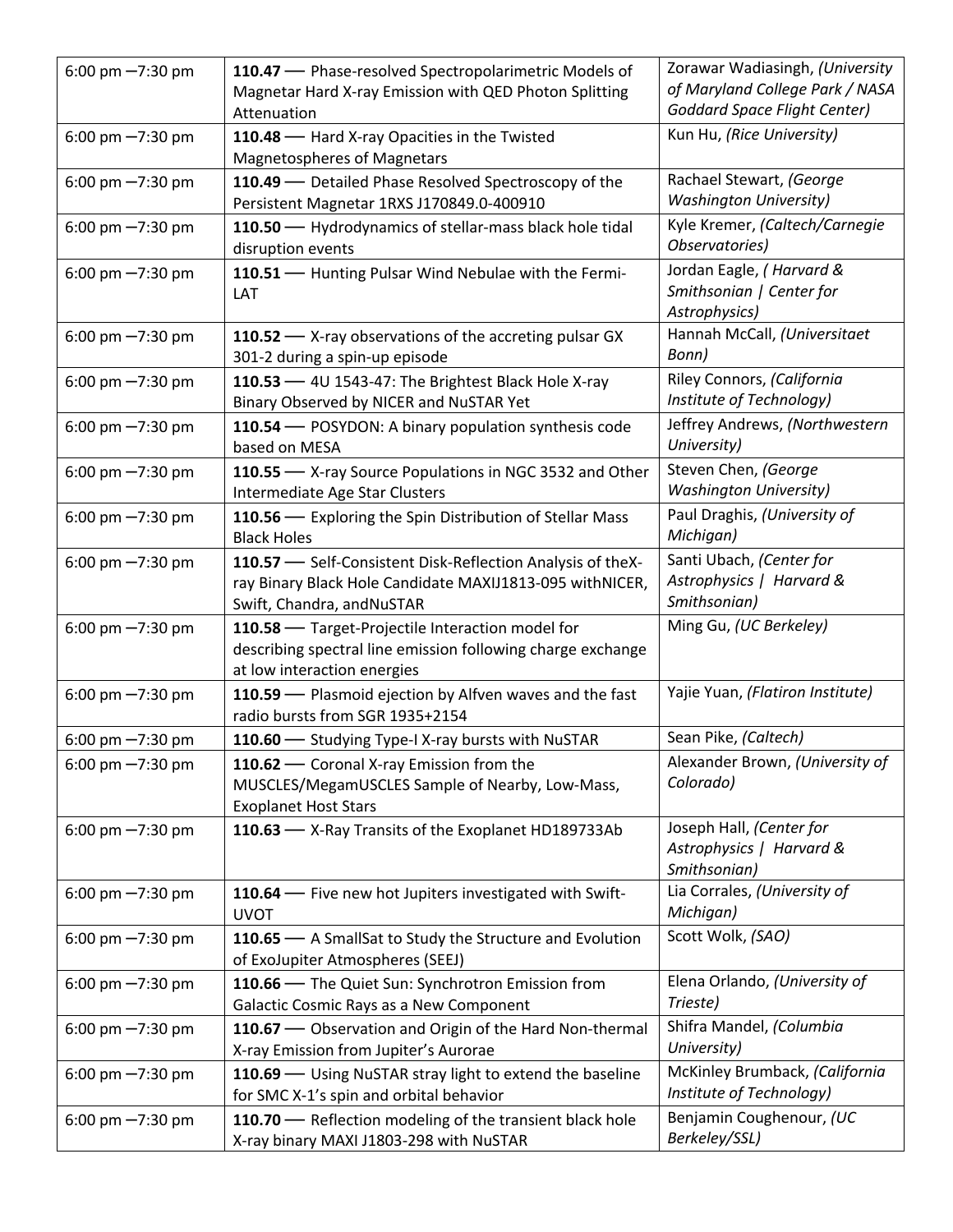| 6:00 pm $-7:30$ pm  | 110.71 - X-Ray Binaries in the ZTF Alert Stream                                                                                                              | David Wang, (University of<br>Washington)                                    |
|---------------------|--------------------------------------------------------------------------------------------------------------------------------------------------------------|------------------------------------------------------------------------------|
| 6:00 pm $-7:30$ pm  | 110.72 - Expansion of the SNR 0509-67.5                                                                                                                      | Benson Guest, (UMCP/NASA<br>GSFC/CRESST II)                                  |
| 6:00 pm $-7:30$ pm  | 110.73 - Chandra Legacy Observation of LMC N132D:<br><b>First Results</b>                                                                                    | Paul Plucinsky, (Center for<br>Astrophysics   Harvard &<br>Smithsonian)      |
| 6:00 pm $-7:30$ pm  | 110.74 - Analysis Pipeline Tools and Discrete Source<br>Imaging Capabilities for the Compton Spectrometer and<br>Imager Small Explorer (COSI-SMEX) Telescope | Jarred Roberts, (UC San Diego)                                               |
| 6:00 pm $-7:30$ pm  | 110.75 - Comparing Binary Pulsar Properties in the Field<br>and in Globular Clusters                                                                         | Rachel Zhang, (Northwestern<br>University)                                   |
| 6:00 pm $-7:30$ pm  | 110.76 - A stellar-mass black hole in a supernova<br>remnant                                                                                                 | Mayura Balakrishnan,<br>(University of Michigan)                             |
| 6:00 pm $-7:30$ pm  | 110.78 - Fast Spectroscopy And Spectral-Timing Mapping<br>of Bright Black Hole X-ray Binaries with NICER                                                     | James F Steiner, (Center for<br>Astrophysics   Harvard &<br>Smithsonian)     |
| 6:00 pm $-7:30$ pm  | 110.79 - The Astrophysics of Binary Radio Pulsars in the<br>Era of CHIME                                                                                     | Emmanuel Fonseca, (West<br>Virginia University)                              |
| 6:00 pm $-7:30$ pm  | 110.80 - A Multi Domain Study of Major Flaring in the<br>Microquasar Cygnus X-3                                                                              | Michael McCollough, (Center for<br>Astrophysics   Harvard &<br>Smithsonian)  |
| 6:00 pm $-7:30$ pm  | 110.81 - Magnetar outburst deciphered under the lens of<br><b>NICER</b>                                                                                      | George Younes, (NASA/GSFC)                                                   |
| 6:00 pm $-7:30$ pm  | 110.83 - A Robust Interpretation of the Fermi Pulsar<br>Phenomenology                                                                                        | Constantinos Kalapotharakos,<br>(University of Maryland, College<br>Park)    |
| 6:00 pm $-7:30$ pm  | 110.85 - Understanding the Pulsar Multipolar Field<br>Structure through NICER and Fermi data                                                                 | Constantinos Kalapotharakos,<br>(University of Maryland, College<br>Park)    |
| 6:00 pm $-7:30$ pm  | 110.86 - A Multi-Mission Catalogue of Ultraluminous X-<br>ray Source Candidates                                                                              | Dom Walton, (University of<br>Hertfordshire)                                 |
| 6:00 pm $-7:30$ pm  | 110.87 - Dynamic modeling and virtual-reality<br>exploration of the X-ray emission and accretion flow in the<br>Galactic center from colliding stellar winds | Christopher Russell, (University<br>of Delaware)                             |
| 6:00 pm $-7:30$ pm  | 110.88 - Vela pulsar from hard X-ray to GeV gamma-rays:<br>energy-resolved lightcurves and phase-resolved spectra                                            | Oleg Kargaltsev, (George<br><b>Washington University)</b>                    |
| 6:00 pm $-7:30$ pm  | 110.89 - NICER Spectroscopy of Outflows and Obscuration<br>in GRS 1915+105                                                                                   | Joey Neilsen, (Villanova<br>University)                                      |
| 6:00 pm $-7:30$ pm  | 110.90 - Radiative Relativistic MHD Simulations of<br>Neutron Star Column Accretion in Cartesian Geometry                                                    | Lizhong Zhang, (University of<br>California, Santa Barbara)                  |
| 6:00 pm $-7:30$ pm  | 110.91 - GRMHD Simulations of Misaligned and<br><b>Truncated Accretion Disks</b>                                                                             | Matthew Liska, (Harvard<br>University)                                       |
| 6:00 pm $-7:30$ pm  | 110.92 - Mapping the X-ray variability curves of GRS<br>1915+105 with machine learning                                                                       | Benjamin Ricketts, (Center for<br>Astrophysics   Harvard &<br>Smithsonian)   |
| 6:00 pm $-7:30$ pm  | 110.93 - Constraining the Spin and Inclination of the<br>Maximal Kerr Black Hole 4U1957+11 Using Simultaneous<br>NICER and NuSTAR Observations               | Erin Barillier, (Dept. of Physics,<br>Washington University in St.<br>Louis) |
| 6:00 pm $- 7:30$ pm | 110.94 - The X-ray Binary Population of the Galactic<br>Center as Revealed Through Decades of Observations                                                   | Kaya Mori, (Columbia University)                                             |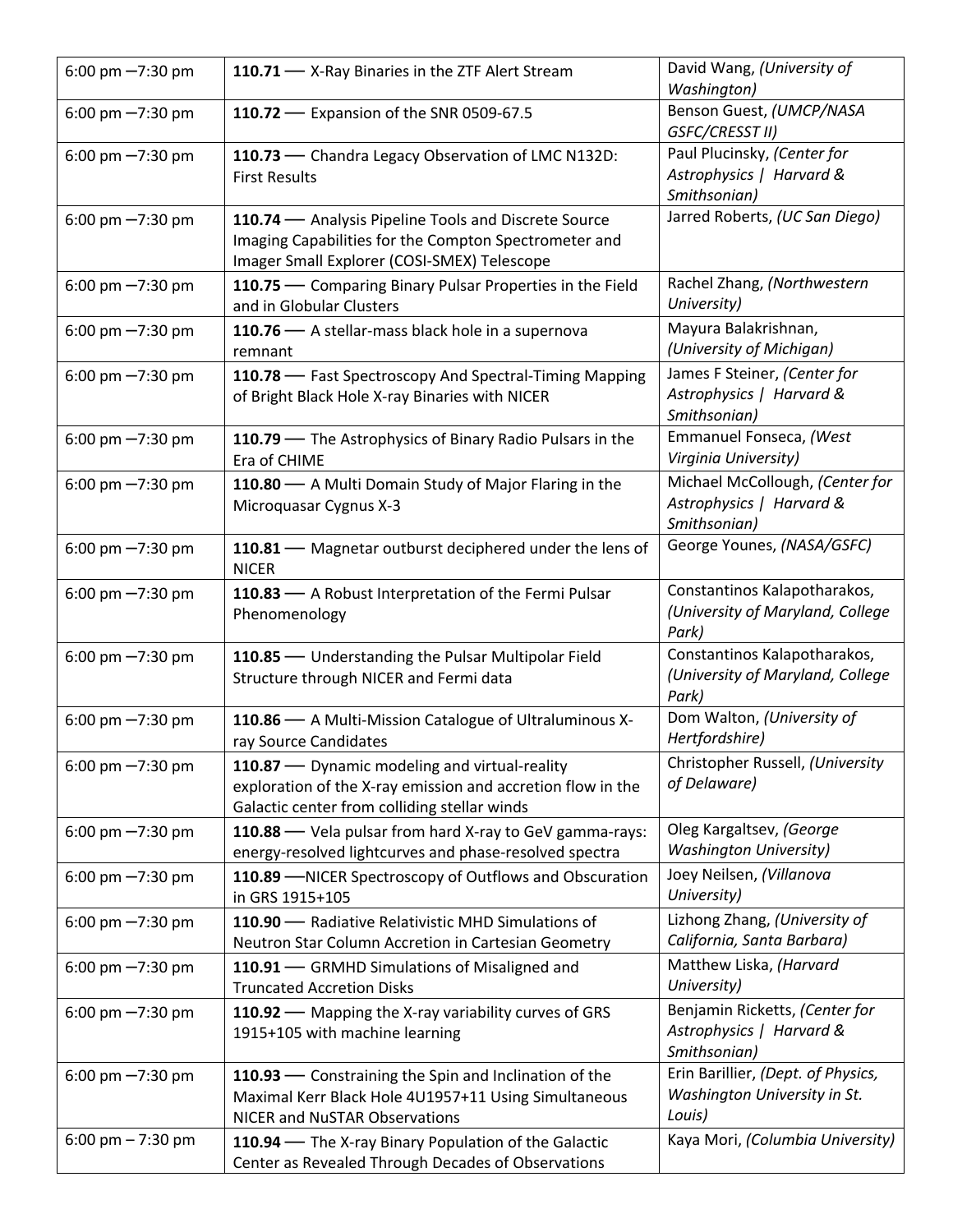| 6:00 pm $- 7:30$ pm | 110.95 - Models for the X-Ray Emission of Type Ia<br>Supernova Remnants in Different Circumstellar<br>Environments                        | Travis Court, (University of<br>Pittsburgh)                             |
|---------------------|-------------------------------------------------------------------------------------------------------------------------------------------|-------------------------------------------------------------------------|
| 6:00 pm $- 7:30$ pm | 110.96 - Identifying the Origins of Gamma-Ray Emission<br>from the Cygnus Cocoon with Swift-XRT                                           | David Guevel, (University of<br>Wisconsin, Madison)                     |
| 6:00 pm $- 7:30$ pm | 110.97 - Collisionless black hole accretion                                                                                               | Alisa Galishnikova, (Princeton<br>University)                           |
| 6:00 pm $- 7:30$ pm | 110.98 - Competitive X-Ray and Optical Cooling in the<br>Collisionless Shocks of WR 140                                                   | Andrew Pollock, (University of<br>Sheffield)                            |
| 6:00 pm - 7:30 pm   | 110.99 - Dynamic modeling of the X-ray spectra and line<br>profiles for the massive-star binary eta Carinae                               | Christopher Russell, (University<br>of Delaware)                        |
| 6:00 pm $- 7:30$ pm | 110.100 - High-energy Transmission Grating<br>Spectroscopy and 3D Wind Shock Simulations of the<br>Magnetic Massive Star theta1 Orionis C | Marc Gagne, (West Chester<br>University)                                |
| 6:00 pm $- 7:30$ pm | 110.101 - The Nature of X-rays from Young Stellar<br>Objects in the Orion Nebula Cluster - A Chandra HETG<br>Legacy Project               | Norbert Schulz, (MIT)                                                   |
| 6:00 pm $- 7:30$ pm | 110.102 - X-Ray Stellar Cycles at Low Rossby Numbers                                                                                      | Zackery Irving, (Center for<br>Astrophysics   Harvard &<br>Smithsonian) |
| 6:00 pm $- 7:30$ pm | 110.103 - Propagation of a strong fast wave in the<br>magnetosphere of a neutron star                                                     | Yuran Chen, (Colorado<br>University Boulder)                            |
| 6:00 pm $- 7:30$ pm | 110.104 - Energy Dissipation and Gamma-ray Emission in<br><b>Young Pulsars</b>                                                            | Hayk Hakobyan, (Princeton<br>Plasma Physics Laboratory)                 |
| 6:00 pm $- 7:30$ pm | 110.106 - The Neutron Star in Puppis A: Atomic<br>Photospheric Spectroscopy at Last?                                                      | Frits Paerels, (Columbia Univ.)                                         |
| 6:00 pm $- 7:30$ pm | 110.107 - The Photospheric X-ray Spectrum of the<br>Neutron Star in Puppis A                                                              | John Groger, (Columbia<br>University)                                   |
| 6:00 pm $- 7:30$ pm | 110.108 - Nustar's view on the transient type B QPO of<br>MAXI J1348-630                                                                  | Federico Vincentelli, (Villanova<br>University)                         |
|                     | <b>Poster Session 111: Time Domain Astrophysics</b>                                                                                       |                                                                         |
| 6:00 pm $- 7:30$ pm | 111.01 - A Search For Relativistic Explosions in a Sample<br>of ZTF BL-Ic SNe                                                             | Gokul Srinivasaragavan,<br>(University of Maryland College<br>Park)     |
| 6:00 pm $- 7:30$ pm | 111.02 - Optical darkness in short-duration gamma-ray<br>bursts                                                                           | Caden Gobat, (George<br><b>Washington University)</b>                   |
| 6:00 pm $- 7:30$ pm | 111.03 - Calculating Radio Transient Rates Using Realistic<br>Simulations                                                                 | Sarah Chastain, (George<br><b>Washington University)</b>                |
| 6:00 pm $- 7:30$ pm | 111.04 - A luminous X-ray transient in SDSS<br>J143359.16+400636.0: a likely tidal disruption event                                       | Murray Brightman, (California<br>Institute of Technology)               |
| 6:00 pm $- 7:30$ pm | 111.05 - Demystifying the Prompt Emission of Gamma<br><b>Ray Bursts</b>                                                                   | Tyler Parsotan,<br>(UMBC/Goddard/CRESST)                                |
| 6:00 pm $- 7:30$ pm | 111.06 - A One-Off Fast Radio Burst Localized to its Host<br>Galaxy using VLBI with CHIME/FRB                                             | Calvin Leung, (MIT)                                                     |
| 6:00 pm $- 7:30$ pm | 111.07 - Searching for X-ray Binaries with Large-Scale<br><b>Optical Variability Surveys</b>                                              | Eric Bellm, (University of<br>Washington)                               |
| 6:00 pm $- 7:30$ pm | 111.10 - Stellar Variability in the Orion Nebular Cluster<br>Region from the Chandra HETG Very Large Program Dataset                      | Joy Nichols, (Center for<br>Astrophysics   Harvard &<br>Smithsonian)    |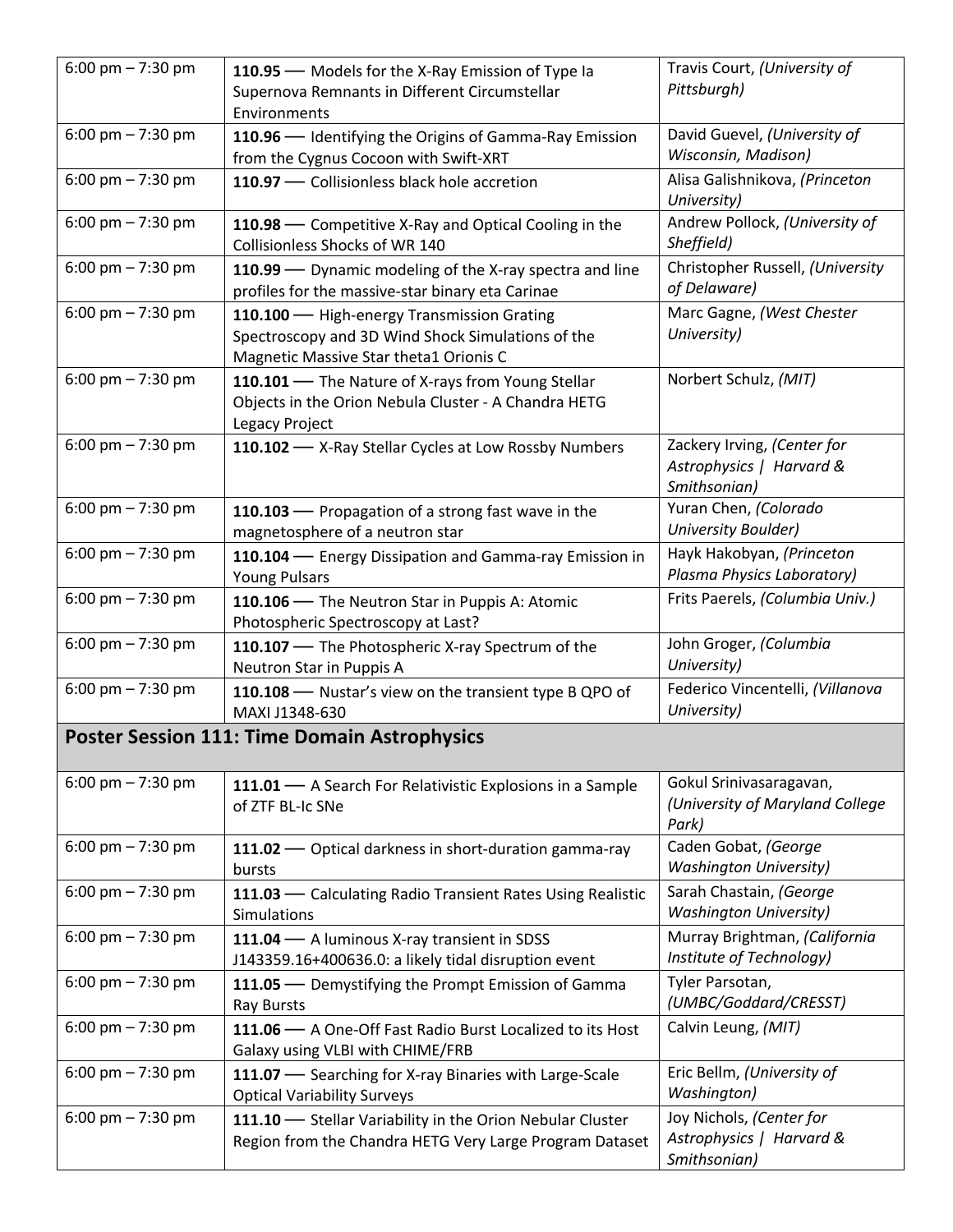| 6:00 pm $- 7:30$ pm | 111.12 - GALI (Gamma-ray Burst Localizing Instrument) A<br>New GRB Detector Concept                                                                                             | Roi Rahin, (Technion - Israel<br>Institute of Technology)                                                 |
|---------------------|---------------------------------------------------------------------------------------------------------------------------------------------------------------------------------|-----------------------------------------------------------------------------------------------------------|
| 6:00 pm $- 7:30$ pm | 111.13 - The Fermi-LAT Light Curve Repository                                                                                                                                   | Janeth Valverde, (UMBC/NASA<br>GSFC)                                                                      |
| 6:00 pm $- 7:30$ pm | 111.14 - The Observable X-Ray Signatures of Precessing<br>Accretion Disks Predicted by the Post-Process Raytracing of<br>General Relativistic Magnetohydrodynamical Simulations | Andrew West, (Washington<br>University in St. Louis)                                                      |
| 6:00 pm $- 7:30$ pm | 111.15 - Searching for axion-like particles from core-<br>collapse supernovae with Fermi LAT's low energy technique                                                             | Milena Crnogorcevic, (University<br>of Maryland, College Park/NASA<br>Goddard)                            |
| 6:00 pm $- 7:30$ pm | 111.16 - A Mechanism for Interacting Supernovae and<br>Rebrightening without Narrow Line Emission                                                                               | Eric Coughlin, (Syracuse<br>University)                                                                   |
| 6:00 pm $- 7:30$ pm | 111.17 - Ultra-long Period Magnetars and the Low-Twist<br><b>Magnetar Model of FRBs</b>                                                                                         | Zorawar Wadiasingh, (University<br>of Maryland College Park / NASA<br><b>Goddard Space Flight Center)</b> |
| 6:00 pm $- 7:30$ pm | 111.18 - Strong Lensing of Confined Magnetar Burst<br><b>Fireballs</b>                                                                                                          | Zorawar Wadiasingh, (University<br>of Maryland College Park / NASA<br><b>Goddard Space Flight Center)</b> |
| 6:00 pm - 7:30 pm   | 111.19 - Swift and the Future of Time Domain Astronomy                                                                                                                          | Jamie Kennea, (Pennsylvania<br>State University)                                                          |
| 6:00 pm $- 7:30$ pm | 111.20 - Shadows at Night, and Exposed to the Light:<br>Type-Ia Supernova Classification Using Gamma-Ray Light<br>Curves                                                        | Richard Miller, (Johns Hopkins<br><b>University Applied Physics</b><br>Laboratory)                        |
| 6:00 pm $- 7:30$ pm | 111.21 - The STROBE-X Mission Concept and Its Science<br>Potential                                                                                                              | Thomas Maccarone, (Texas Tech<br>University)                                                              |
| 6:00 pm $- 7:30$ pm | 111.22 - Probing Electron Acceleration in Gamma-Ray<br><b>Burst Afterglows</b>                                                                                                  | Alexander van der Horst,<br>(George Washington University)                                                |
| 6:00 pm $- 7:30$ pm | 111.23 - The La Silla QUEST Optical Variability Survey:<br>Optical Cross-Matches to Chandra and XMM Source<br>Catalogs                                                          | Paolo Coppi, (Yale University)                                                                            |
| 6:00 pm $- 7:30$ pm | 111.25 - XANDER: X-ray ANomaly DEtectoR                                                                                                                                         | Juan Martinez Galarza,<br>(Smithsonian Astrophysical<br>Observatory)                                      |
| 6:00 pm $- 7:30$ pm | 111.26 - X-ray Transients and Transits Hidden in the<br><b>Chandra Source Catalog</b>                                                                                           | Amanda Chavez, (San Diego<br><b>State University)</b>                                                     |
| 6:00 pm $- 7:30$ pm | 111.27 - The Luminosity Function, Intrinsic Redshift<br>Distribution, and Emission Timescale Distribution of Fermi-<br><b>GBM GRBs From Collapsars</b>                          | Rachel Hamburg, (University of<br>Alabama in Huntsville)                                                  |

#### **TUESDAY, 15 March 2022**

#### **7:00 am – 6:00 pm, Registration**

17<sup>th</sup> Floor/Coat Check

#### **7:30 am – 8:30 am, HEAD Executive Breakfast (Invitation Only)**

Parkview West – CL Floor

## **8:30 am – 10:00 am, Oral Session Session: 200 — Multi-Messenger and Time Domain Astronomy**

Grand Ballroom  $-17$ <sup>th</sup> Floor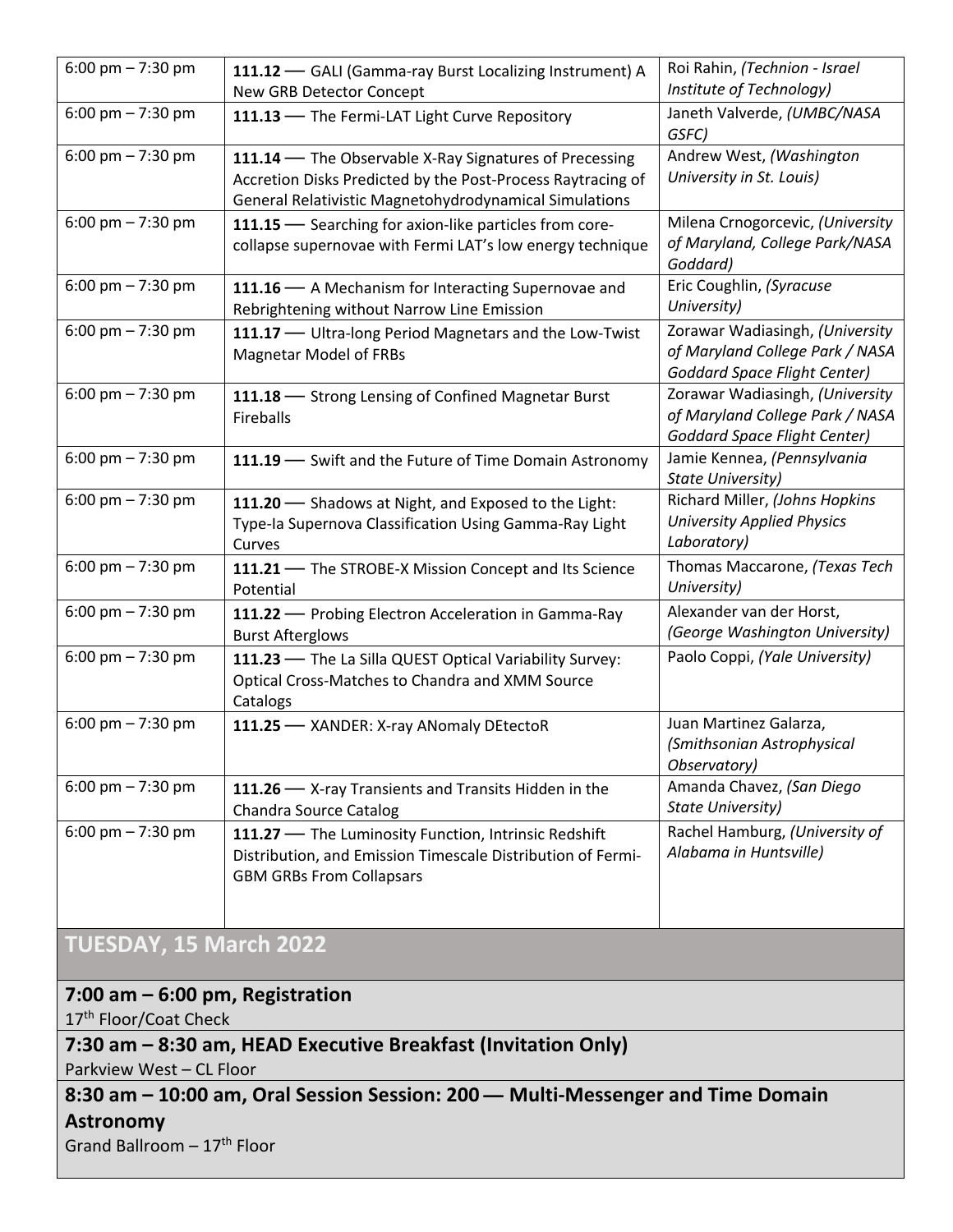| $8:30$ am $-8:45$ am                                           | 200.01 - The VERITAS Time-Domain Astrophysics<br>Program                                                               | Deivid Ribeiro, (Columbia<br>University)                                                                  |
|----------------------------------------------------------------|------------------------------------------------------------------------------------------------------------------------|-----------------------------------------------------------------------------------------------------------|
| $8:45$ am $-9:00$ am                                           | 200.02 - Collapsars as Sites of r-process Nucleosynthesis                                                              | Shreya Anand, (California<br>Institute of Technology)                                                     |
| $9:00$ am $-9:15$ am                                           | 200.03 - The Fast Radio Burst Luminosity Function from<br>the First CHIME/FRB Catalog                                  | Kaitlyn Shin, (MIT)                                                                                       |
| $9:15$ am $-9:30$ am                                           | 200.04 - Late-Time Radio Emission in Tidal Disruption<br>Events (TDEs)                                                 | Yvette Cendes, (Center for<br>Astrophysics   Harvard &<br>Smithsonian)                                    |
| $9:30$ am $-9:45$ am                                           | 200.05 - Gamma-ray Observations of Millisecond Pulsars<br>Constrain the Low-frequency Gravitational Wave<br>Background | Matthew Kerr, (US Naval<br><b>Research Laboratory)</b>                                                    |
| $9:45$ am $-10:00$ am                                          | 200.06 - Ensemble Dynamical Classification of X-ray<br><b>Binaries</b>                                                 | Rebecca Phillipson, (University<br>of Washington)                                                         |
|                                                                | 10:00 am - 10:30 am, am COFFEE BREAK and POSTER SESSION                                                                |                                                                                                           |
|                                                                | 10:30 am - 12:00 pm, Special Session: 201 - eROSITA's First View on Hot Baryons of the                                 |                                                                                                           |
| <b>Universe</b>                                                |                                                                                                                        |                                                                                                           |
| Grand Ballroom, 17 <sup>th</sup> Floor                         |                                                                                                                        |                                                                                                           |
|                                                                |                                                                                                                        |                                                                                                           |
| $10:30$ am $- 10:48$ am                                        | 201.01 - eROSITA on SRG                                                                                                | Andrea Merloni, (MPE)                                                                                     |
| $10:48$ am $-11:06$ am                                         | 201.02 - First results on Active Galactic Nuclei from<br>eROSITA                                                       | Kirpal Nandra, (Max Planck<br>Institute for Extraterrestrial<br>Physics)                                  |
| $11:06$ am $-11:24$ am                                         | 201.03 - Tracing Baryons in Clusters of Galaxies with<br>eROSITA                                                       | Esra Bulbul, (Max Planck<br>Institute for Extraterrestrial<br>Physics)                                    |
| 11:24 am $-$ 11:42am                                           | 201.04 - eROSITA Observations of Transient Sources                                                                     | Joern Wilms, (Friedrich-<br>Alexander-Universitaet<br>Erlangen-Nuernberg)                                 |
| 11:42 am $-$ 12:00 pm                                          | 201.05 - Highlights from the Mikhail Pavlinsky ART-XC<br>telescope on board SRG                                        | Alexander Lutovinov, (Space<br>Research Institute RAS (IKI RAS))                                          |
|                                                                | 10:30 am - 12:00 pm, Special Session: 202 - Peta-electronvolt Cosmic Accelerators in the                               |                                                                                                           |
| <b>Milky Way</b>                                               |                                                                                                                        |                                                                                                           |
| Urban $-17^{\text{th}}$ Floor                                  |                                                                                                                        |                                                                                                           |
| 10:30 am $-$ 10:45 am                                          | 202.01 - HAWC's view of the highest-energy gamma-ray<br>sky                                                            | Kelly Malone, (Los Alamos<br><b>National Laboratory)</b>                                                  |
| 10:45 am $-$ 11:00 am                                          | 202.02 - Highlights from the Tibet AS Gamma Experiment                                                                 | Masato Takita, (Institute for<br>Cosmic Ray Research, the<br>University of Tokyo)                         |
| 11:00 am -11:15 am                                             | 202.03 - Highlights from the Large High Altitude Air<br>Shower Observatory (LHAASO)                                    | Hao Zhou, (Shanghai Jiao Tong<br>University)                                                              |
| $11:15-$<br>$11:30$ am                                         | 202.04 - Highlights from the Imaging Atmospheric<br><b>Cherenkov Telescopes</b>                                        | Brian Humensky, (University of<br>Maryland)                                                               |
| $11:30-$<br>$11:45$ am                                         | 202.05 - A Fermi Large Area Telescope Survey of<br><b>PeVatron Candidates</b>                                          | Matthew Kerr, (US Naval<br><b>Research Laboratory)</b>                                                    |
| $11:45 -$<br>12:00 pm                                          | 202.06 - PeVatron Sources and Candidates Observed by<br>the Fermi Large Area Telescope                                 | Zorawar Wadiasingh, (University<br>of Maryland College Park / NASA<br><b>Goddard Space Flight Center)</b> |
| 12:00 pm – 1:30 pm, NASA X-ray Science Interest Group (XR SIG) |                                                                                                                        |                                                                                                           |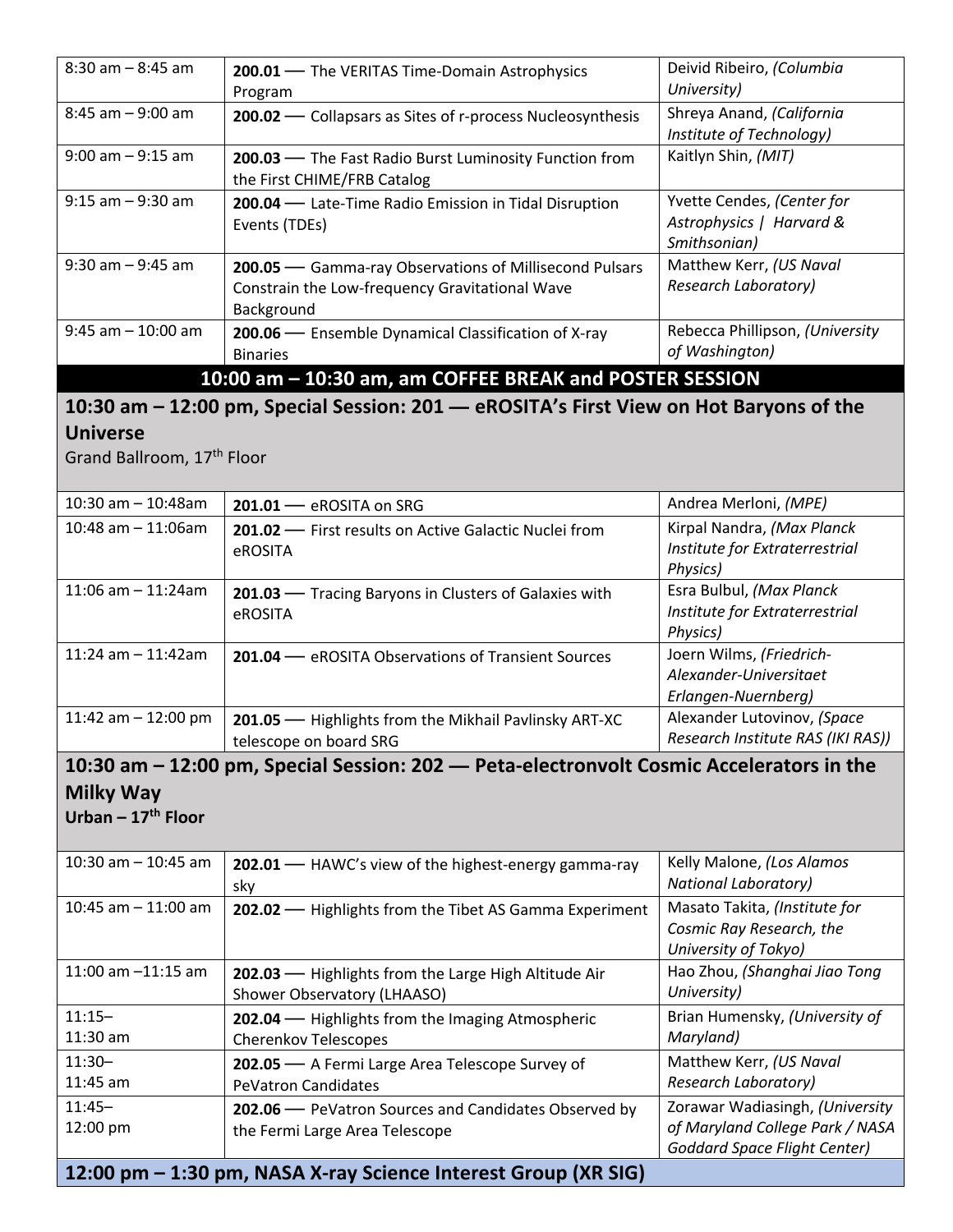#### **Frick – CL Floor**

#### **12:00 pm – 1:30 pm, LUNCH (on your own)**

#### **1:30 pm – 3:00 pm, Plenary Session 203 — Innovation Prize Talk I & II**

Grand Ballroom  $-17$ <sup>th</sup> Floor

| 1:30 pm $-$ 2:00 pm                 | 203.01 - The Challenges of Developing a New Approach<br>to High-Resolution X-Ray Spectroscopy | Richard Kelley, (NASA Goddard<br>Space Flight Center) |
|-------------------------------------|-----------------------------------------------------------------------------------------------|-------------------------------------------------------|
| $2:00 \text{ pm} - 2:30 \text{ pm}$ | 203.02 - XSPEC: Past, Present, and Future                                                     | Keith Arnaud, (University of<br>Maryland)             |

#### **3:00 pm – 4:30 pm, Plenary Session: 304 — Decadal & Probes Panel** Grand Ballroom  $-17<sup>th</sup>$  Floor

#### **4:30 pm – 5:00 pm, PM COFFEE BREAK and POSTER SESSION**

#### **5:00 pm – 6:30 pm, Special Session: 205 — 50 Years of Gamma-ray Observations at the Whipple Observatory**

Grand Ballroom  $-17<sup>th</sup>$  Floor

| 5:00 pm $-$ 5:18 pm                 | 205.01 - The History of Gamma-Ray Astronomy at the      | Paul T. Reynolds, (Munster         |
|-------------------------------------|---------------------------------------------------------|------------------------------------|
|                                     | <b>Whipple Observatory</b>                              | <b>Technological University)</b>   |
| 5:18 pm $-$ 5:36 pm                 | 205.02 - Very-High-Energy Emission from the Crab Pulsar | Alice Harding, (Los Alamos         |
|                                     |                                                         | <b>National Laboratory)</b>        |
| 5:36 pm $-$ 5:54 pm                 | 205.03 - Active Galaxies at Very High Energy            | Eileen Meyer, (UMBC)               |
| 5:54 pm $-6:12$ pm                  | 205.04 - Very High-Energy Gamma Rays and Multi-         | Ke Fang, (University of            |
|                                     | <b>Messenger Astrophysics</b>                           | Wisconsin-Madison)                 |
| $6:12 \text{ pm} - 6:30 \text{ pm}$ | 205.05 - The Prototype Schwarzschild-Couder Telescope   | Vladimir Vassiliev, (University of |
|                                     |                                                         | California Los Angeles)            |

#### **5:00 pm – 6:30 pm, Special Session: 206 — Theoretical Advances in Tidal Disruption Events** Urban –  $17<sup>th</sup>$  Floor

| 5:00 pm $-$ 5:18PM | 206.01 - Tidal Disruption Disks Formed and Fed by<br>Stream-Stream and Stream-Disk Interactions in Global<br><b>GRHD Simulations</b> | Zachary Andalman, (Yale<br>University)             |
|--------------------|--------------------------------------------------------------------------------------------------------------------------------------|----------------------------------------------------|
| $5:18PM - 5:36PM$  | 206.02 - Exploring galactic nuclei with tidal disruption<br>events                                                                   | Brenna Mockler, (UC Santa Cruz)                    |
| $5:36PM - 5:54PM$  | 206.03 - Delayed Stream Crossing for TDEs by Spinning<br><b>Black Holes</b>                                                          | Wenbin Lu, (Princeton<br>University)               |
| $5:54PM - 6:12PM$  | 206.04 — Quasi-periodic Modulations following Nuclear<br><b>Outbursts from Galaxies</b>                                              | Dheeraj Pasham, (MIT)                              |
| $6:12PM - 6:30 pm$ | 206.05 - Elevated Tidal Disruption Rates from the<br><b>Formation of Eccentric Nuclear Disks</b>                                     | Tatsuya Akiba, (University of<br>Colorado Boulder) |

## **6:30 pm – 8:00 pm, Business Meeting**

Grand Ballroom  $-17<sup>th</sup>$  Floor

### **WEDNESDAY, 16 March 2022**

#### **7:00 am – 8:30 am, Early Career Breakfast**

Frick – CL Floor

**7:30 am – 6:00 pm, Registration**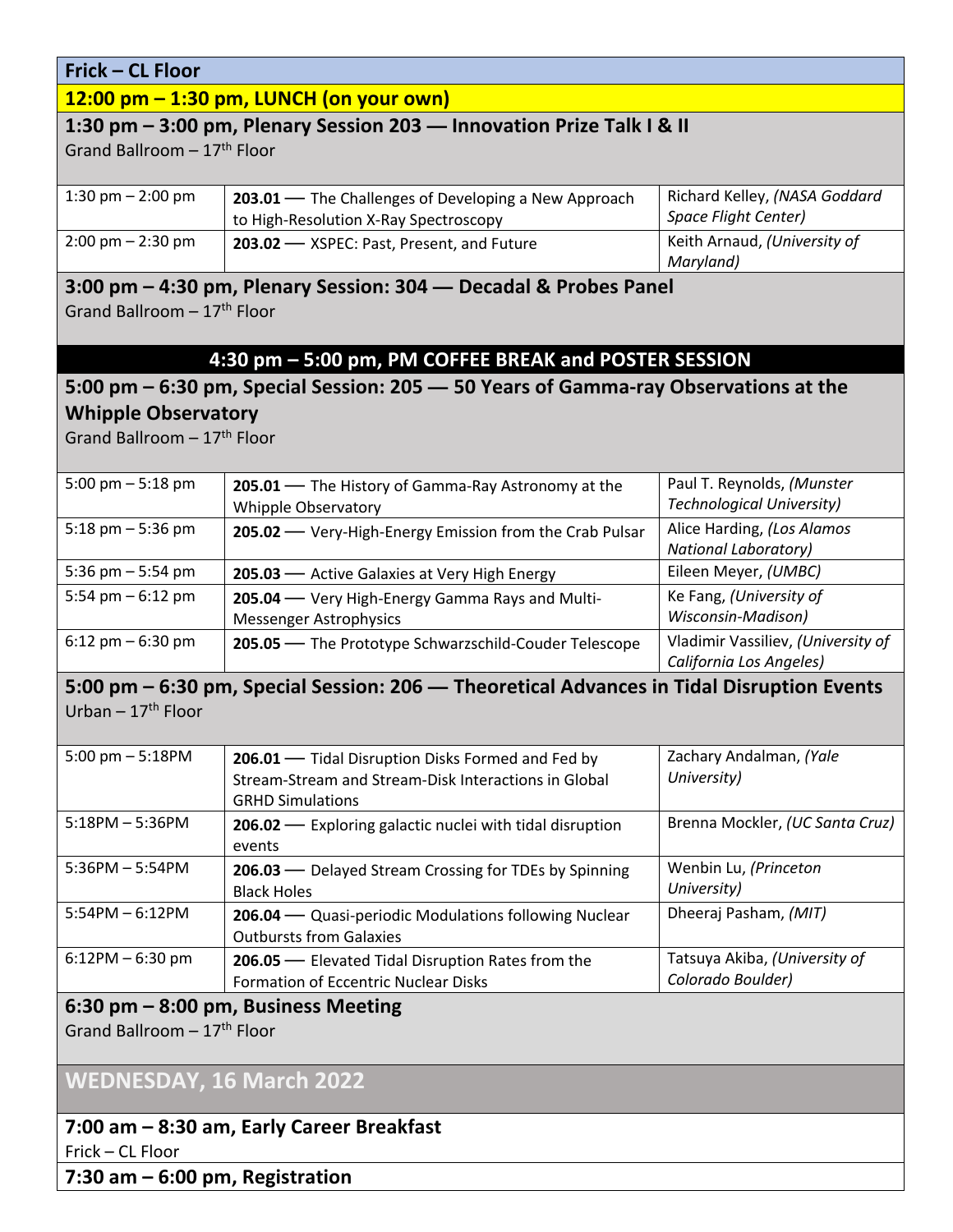17<sup>th</sup> Floor Registration/Coat Check

#### **8:30 am – 10:00 am, Special Session: 300 — Dynamical Formation of Gravitational Wave Sources**

Urban –  $17<sup>th</sup>$  Floor

| $8:30$ am $-8:48$ am                                                                               | <b>300.01</b> - Astrophysical Lessons from Gravitational-wave | Maya Fishbach, (Northwestern    |
|----------------------------------------------------------------------------------------------------|---------------------------------------------------------------|---------------------------------|
|                                                                                                    | Catalogs                                                      | University)                     |
| $8:48$ am $-9:06$ am                                                                               | <b>300.02</b> - Modeling the Dynamics of Compact Objects in   | Kyle Kremer, (Caltech/Carnegie  |
|                                                                                                    | <b>Globular Clusters</b>                                      | Observatories)                  |
| $9:06$ am $-9:24$ am                                                                               | <b>300.03</b> - Young Star Clusters: Shaping BBH Progenitors  | Ugo Niccolo Di Carlo, (Carnegie |
|                                                                                                    |                                                               | <b>Mellon University)</b>       |
| $9:24$ am $-9:42$ am                                                                               | <b>300.04</b> — Gravitational waves and intermediate-mass     | Giacomo Fragione,               |
|                                                                                                    | black holes: the dawn of a new era                            | (Northwestern University)       |
| $9:42$ am $-10:00$ am                                                                              | 300.05 - One Channel to Rule Them All? Deciphering the        | Michael Zevin, (University of   |
|                                                                                                    | <b>Formation Pathways of Compact Object Mergers</b>           | Chicago)                        |
| 8:30 am $-$ 10:00 am, Special Session: 301 $-$ First Results and Future Prospects from the Imaging |                                                               |                                 |
| <b>X-ray Polarization Explorer (IXPE)</b>                                                          |                                                               |                                 |
| Grand Ballroom $-17$ <sup>th</sup> Floor                                                           |                                                               |                                 |
|                                                                                                    |                                                               |                                 |
| $8:30$ am $-8:52$ am                                                                               | <b>301.01</b> - The Imaging X-ray Polarimetry Explorer (IXPE) | Martin Weisskopf, (NASA/MSFC)   |

|                      | <b>Mission Overview</b>                                         |                                |
|----------------------|-----------------------------------------------------------------|--------------------------------|
| $8:52$ am $-9:14$ am | 301.02 - The Imaging X-ray Polarimetry Explorer (IXPE)          | Stephen O'Dell, (NASA Marshall |
|                      | <b>Observing Program and Status</b>                             | <b>Space Flight Center)</b>    |
| $9:14$ am $-9:36$ am | <b>301.03</b> - Prospects for IXPE Year 1 Observations of       | Roger W. Romani, (Stanford     |
|                      | <b>Galactic Sources</b>                                         | University)                    |
| $9:36$ am $-9:58$ am | <b>301.04</b> - Observations of Blazars and Radio Galaxies with | Alan Marscher, (Boston         |
|                      | <b>IXPE</b>                                                     | University)                    |
|                      |                                                                 |                                |

**10:00 am – 10:30 am, AM COFFEE BREAK and POSTER SESSION**

#### **10:30 am – 12:00 pm, Oral Session: 302 — AGN II**

Grand Ballroom  $-17^{\text{th}}$  Floor

| 10:30 am $-$ 10:45 am | <b>302.01</b> - Resolving the AGN Torus Using Broadband X-ray<br>and VLBI Observations                                    | Mislav Balokovic, (Yale<br>University)                  |
|-----------------------|---------------------------------------------------------------------------------------------------------------------------|---------------------------------------------------------|
| 10:45 am $-$ 11:00 am | 302.02 - The low-mass end of accreting supermassive<br>black holes                                                        | Labani Mallick, (California<br>Institute of Technology) |
| 11:00 am $-$ 11:15 am | 302.03 - A deep, multi-epoch Chandra HETG study of the<br>ionized outflow from NGC 4051                                   | Anna Ogorzalek, (NASA<br>GSFC/UMCP)                     |
| 11:15 am $-$ 11:30 am | 302.04 - Evolution of a Relativistic Outflow and the X-ray<br>Corona and in the Extreme Changing-Look AGN 1ES<br>1927+654 | Megan Masterson, (MIT)                                  |
| 11:30 am $-$ 11:45 am | <b>302.05</b> - Search for TeV emission from a flux-limited<br>sample of blazars with VERITAS                             | Manel Errando, (Washington<br>University in St Louis)   |
| 11:45 am $-$ 12:00 pm | <b>302.06</b> - The evolution of dual AGN across cosmic time                                                              | Adi Foord, (KIPAC, Stanford<br>University)              |

#### **12:00 pm – 1:30 pm, NASA Gamma Ray Science Interest Group (GR SIG)** Frick – CL Floor

**12:00 pm – 1:30 pm, LUNCH (on your own)**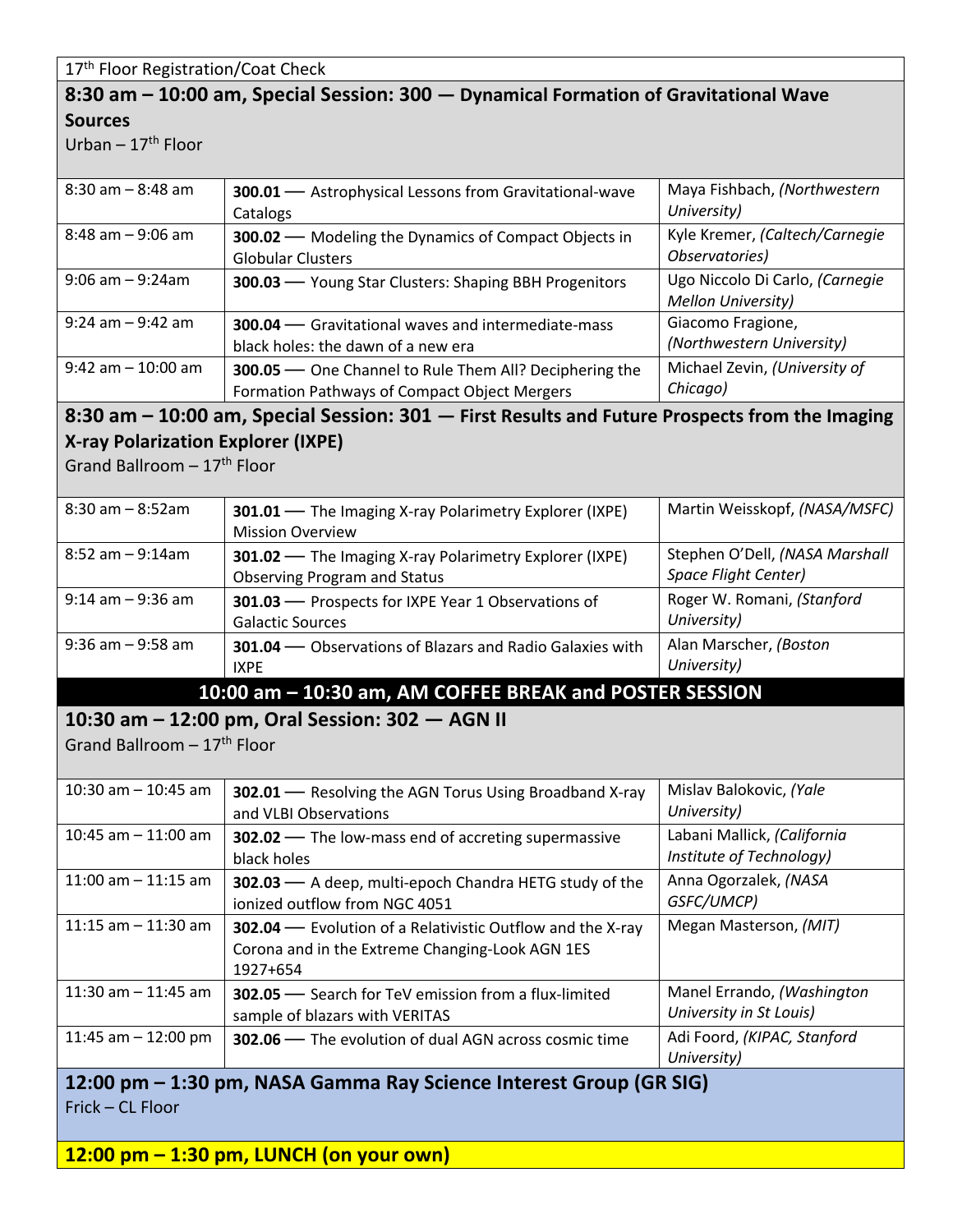#### **1:30 pm – 3:00 pm, Oral Session: 204 — Missions and Instruments** Grand Ballroom  $-17<sup>th</sup>$  Floor 1:30 pm – 1:45 pm **204.01** — The Rockets for Extended-source X-ray Spectroscopy Drew Miles, *(The Pennsylvania State University)* 2:00 pm – 2:15 pm **204.02** — The Next-Generation Hard X-ray Polarimeter XL-Calibur Fabian Kislat, *(University of New Hampshire)* 2:15 pm – 2:30 pm **204.03** — BurstCube: A CubeSat for Gravitational Wave Counterparts Alyson Joens, *(George Washington University)* 1:45 pm – 2:00 pm **204.04** — Glowbug, a telescope for gamma-ray bursts and other transients Richard Woolf, *(US Naval Research Laboratory)* 2:30 pm - 2:45 pm  $\vert$  **204.05** — Soft gamma-ray polarimetry with COSI **Hadar Lazar**, *(University of California, Berkeley)* 2:45 pm – 3:00 pm **204.06** — AstroPix: Status and Outlook of Monolithic Active Pixel Silicon Sensors for Future Gamma-ray Telescopes Amanda Steinhebel, *(NASA/GSFC)* **3:00 pm – 4:30 pm, Plenary Session: 303 — Mid-Career Prize Talk I & II** Grand Ballroom  $-17<sup>th</sup>$  Floor 3:00 pm – 3:30 pm **303.01 —** Mapping neutron stars **Anna Watts**, *(University of amsterdam)* 3:30 pm – 4:00 pm **303.02** — Relativistic Explosions Across the Universe Stephen Cenko, *(NASA Goddard Space Flight Center)* **5:00 pm – 6:30 pm, Special Session: 305 — The Future is Here: Transient High-energy Astrophysics with Small Satellites** Urban –  $17<sup>th</sup>$  Floor 5:00 pm – 5:15 pm **305.01** — GALI a New Concept for Directional Detection of GRBs Ehud Behar, *(Technion)* 5:15 pm – 5:30 pm **305.02** — The SpIRIT mission: Multiwavelength detection and follow-up of cosmic explosions with an Australian space telescope Katie Auchettl, *(The University of Melbourne)* 5:30 pm – 5:45 pm **305.03** — Quick Ultra-VIolet Kilonova surveyor (QUVIK) Norbert Werner, *(Masaryk University)* 5:45 pm – 6:00 pm **305.04** — Searching for High Redshift Gamma Ray Bursts and X-ray transient events with the BlackCAT CubeSat Abraham Falcone, *(Pennsylvania State University)* 6:00 pm – 6:15 pm **305.05** — Moon Burst Energetics All-sky Monitor: A Beyond Earth-orbit Gamma-ray Burst Detector for Multi-Messenger Astronomy Michelle Hui, *(NASA MSFC)* 6:15 pm – 6:30 pm **305.06** — BurstCube: Mission Overview, Status, and Testing Jacob Smith, *(UMBC/CRESST/NASA/GSFC)* **5:00 pm – 6:30 pm, Special Session: 306 — Theory and Observations of Accretion Disks around Compact Objects** Grand Ballroom  $-17<sup>th</sup>$  Floor 5:00 pm – 5:22 pm **306.01** — Recent Advances in AGN Reverberation Mapping Erin Kara, *(MIT)* 5:22PM – 5:44pm **306.02** — An observational overview of black hole X-ray Riley Connors, *(California Institute of Technology)*

binaries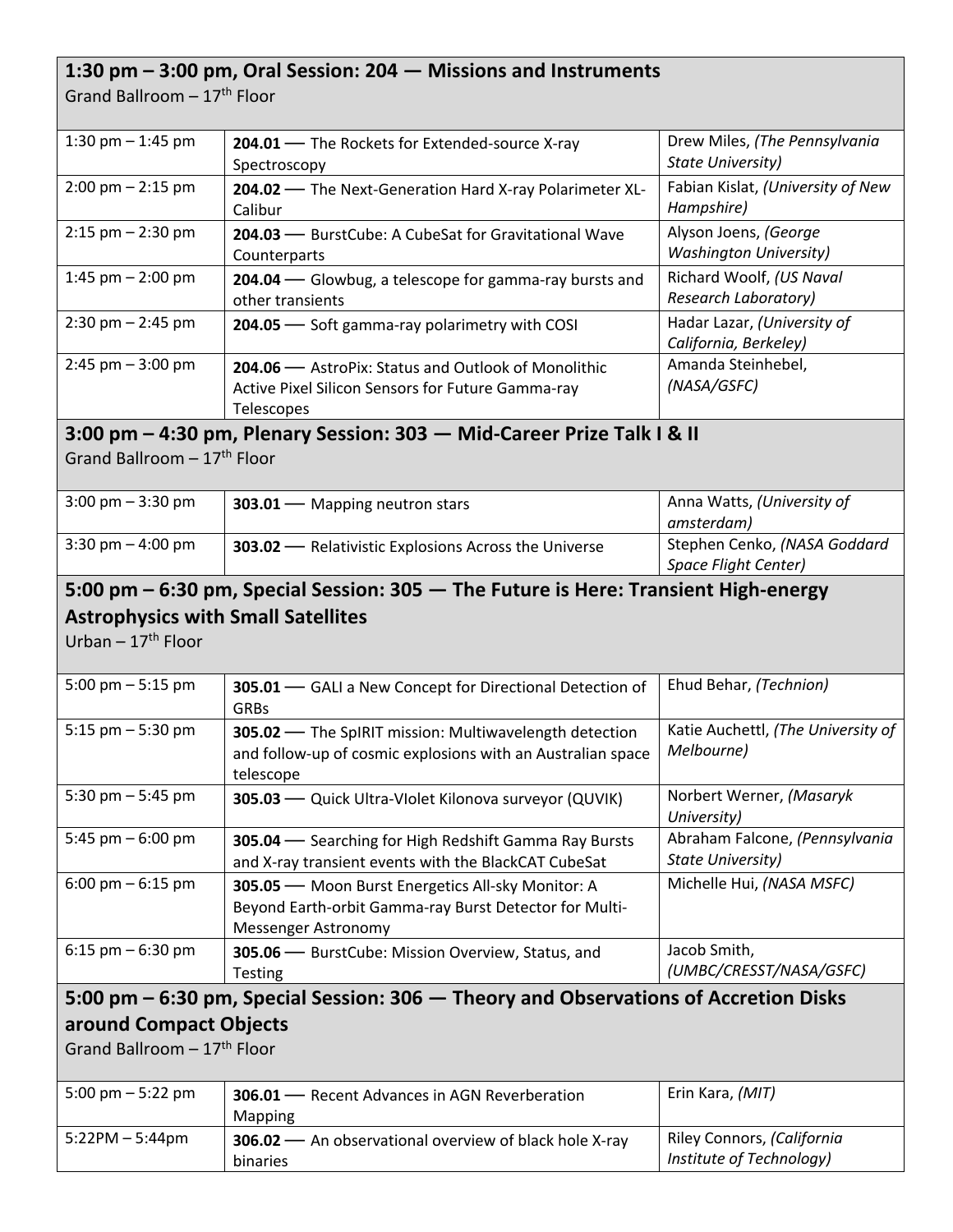| $5:44PM - 6:06pm$                                                       | 306.03 - Radiation GRMHD simulations of radiatively<br>efficient black hole accretion flows                                              | Jason Dexter, (University of<br>Colorado Boulder)                                          |
|-------------------------------------------------------------------------|------------------------------------------------------------------------------------------------------------------------------------------|--------------------------------------------------------------------------------------------|
| $6:06$ pm $-6:18$ pm                                                    | 306.04 - Disk tearing leads to High and Low frequency<br>quasi-periodic oscillations in a GRMHD simulation of a tilted<br>accretion disk | Gibwa Musoke, (Anton<br>Pannekoek Institute for<br>Astronomy, University of<br>amsterdam)  |
| $6:18$ pm $-6:30$ pm                                                    | 306.05 - Magnetically supported disks                                                                                                    | Nicolas Scepi, (JILA, CU Boulder)                                                          |
| Vandergrift - CL Floor                                                  | 6:30 PM – 8:00 pm, The Advanced X-ray Imaging Satellite (AXIS)                                                                           |                                                                                            |
|                                                                         | 6:30 pm - 8:00 pm, POSTER VIEWING & HAPPY HOUR                                                                                           |                                                                                            |
| <b>THURSDAY, 17 MARCH 2022</b>                                          |                                                                                                                                          |                                                                                            |
| 7:30 am $-$ 4:30 PM, Registration<br>17th Floor Registration/Coat Check |                                                                                                                                          |                                                                                            |
|                                                                         | 8:30 am - 10:00 am, Oral Session: 400 - ISM/Galaxies/Clusters                                                                            |                                                                                            |
| Grand Ballroom $-17$ <sup>th</sup> Floor                                |                                                                                                                                          |                                                                                            |
| $8:30$ am $-8:45$ am                                                    | 400.01 - Piercing the Galactic Bubbles: Thermal Structure<br>using Suzaku Data                                                           | Anjali Gupta, (Columbus State<br>Community College)                                        |
| $8:45$ am $-9:00$ am                                                    | 400.02 - An X-ray Emission Study of the Milky Way Halo's<br><b>Clumpy Distribution</b>                                                   | Jesse Bluem, (University of Iowa)                                                          |
| $9:00$ am $-9:15$ am                                                    | 400.03 - Characterizing the Hard X-ray Binary Population<br>of the Disk of M31                                                           | Daniel Wik, (University of Utah)                                                           |
| $9:15$ am $-9:30$ am                                                    | 400.04 - Testing the Limits of AGN Feedback in the Most<br>Rapidly Star Forming Central Cluster Galaxies                                 | Michael Calzadilla, (MIT Kavli<br>Institute for Astrophysics and<br><b>Space Research)</b> |
| $9:30$ am $-9:45$ am                                                    | 400.05 - Scaling Relations and X-ray Observables of<br>Galaxy Clusters and Groups Detected in the eFEDS Field                            | Yunus Emre Bahar, (Max Planck<br>Institute for Extraterrestrial<br>Physics)                |
| $9:45$ am $-10:00$ am                                                   | 400.06 - Acoustic waves and turbulence as energy<br>carriers in a viscous intracluster medium                                            | Prakriti PalChoudhury, (Institute<br>of Astronomy)                                         |
|                                                                         | 10:00 am - 10:30 am, AM COFFEE BREAK & POSTER VIEWING                                                                                    |                                                                                            |
|                                                                         | 10:30 am - 12:00 pm, Special Session: 401 - What Do We Learn from Prompt Observations                                                    |                                                                                            |
| of Transient Astrophysical Events                                       |                                                                                                                                          |                                                                                            |
| Urban $-17$ <sup>th</sup> Floor                                         |                                                                                                                                          |                                                                                            |
| 10:30 am $-$ 10:48 am                                                   | 401.01 - Probing Supernovae and their Progenitors from<br>High-Energy Emission                                                           | Chris Fryer, (Los Alamos<br>National Laboratory)                                           |
| 10:48am - 10:48 am                                                      | 401.02 - (Withdrawn) Early observations of transients to<br>probe late stages of stellar evolution                                       | Raffaella Margutti, (UC Berkeley)                                                          |
| $10:48$ am $-11:06$ am                                                  | 401.03 - A UV Window on Transients with ULTRASAT                                                                                         | lair Arcavi, (Tel Aviv University)                                                         |
| 11:06 am-11:24 am                                                       | 401.04 - Stellar death astrophysics through extensive and<br>panchromatic observations                                                   | Maryam Modjaz, (New York<br>University)                                                    |
| 11:24 am $-$ 11:42 am                                                   | 401.05 - Aspherical Shock Breakout: Observational<br>Signatures                                                                          | Chris Irwin, (RESCEU, University<br>of Tokyo)                                              |
| 11:42 am $-$ 12:00 pm                                                   | 401.06 - Peering into the multi-messenger maelstrom<br>with rapid observations of neutron star mergers                                   | Eleonora Troja, (University of<br>Tor Vergata)                                             |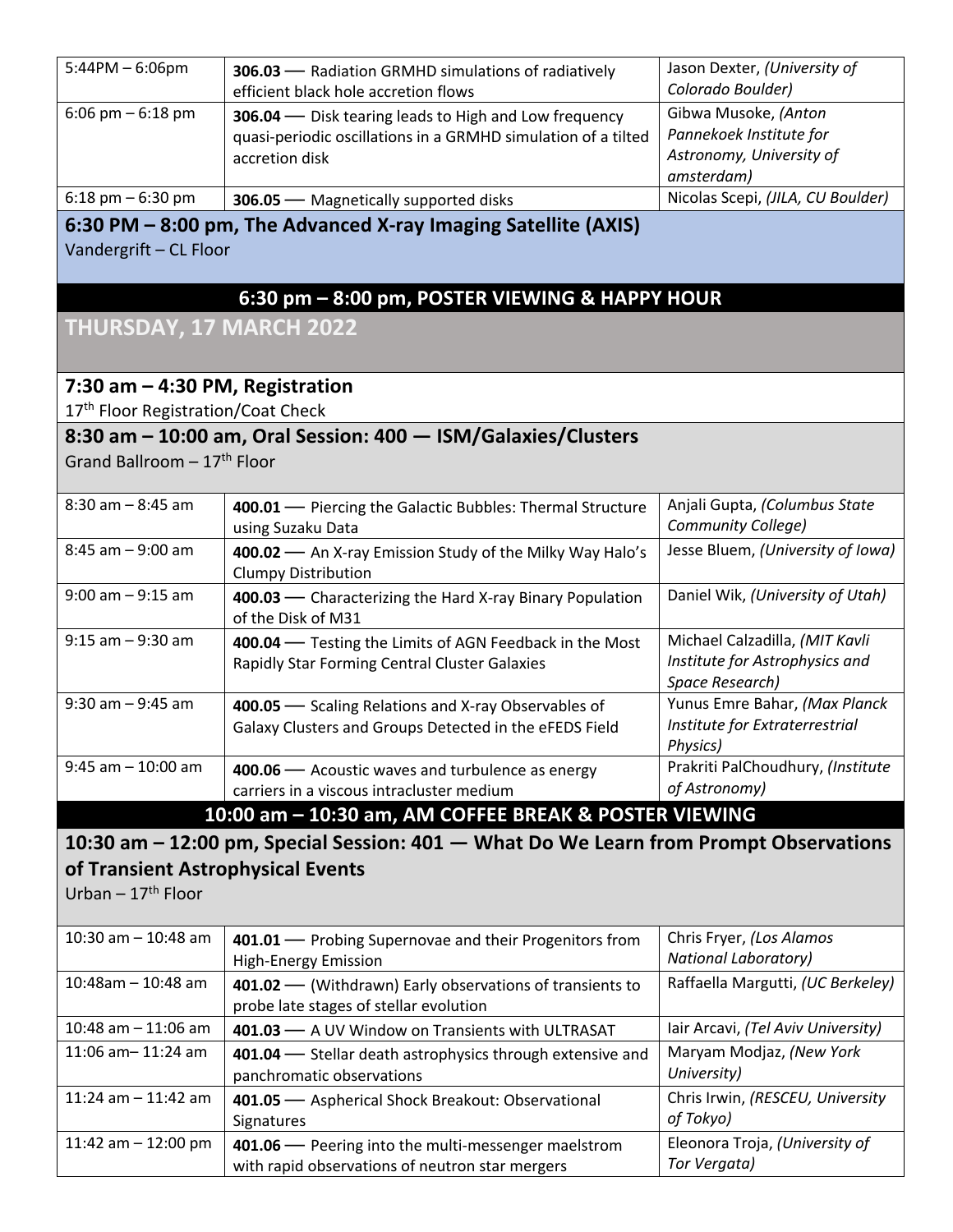| 10:30 am – 12:00 pm, Special Session: 402 – Science with XRISM: Mission Status Update            |                                                                                                                                                                                                       |                                                                                      |  |
|--------------------------------------------------------------------------------------------------|-------------------------------------------------------------------------------------------------------------------------------------------------------------------------------------------------------|--------------------------------------------------------------------------------------|--|
| Grand Ballroom - 17 <sup>th</sup> Floor                                                          |                                                                                                                                                                                                       |                                                                                      |  |
| 11:00 am $-11:30$ am                                                                             | 402.01 - Overview of the X-Ray Imaging and<br><b>Spectroscopy Mission</b>                                                                                                                             | Rich Kelley, (NASA Goddard<br>Space Flight Center)                                   |  |
| $10:30$ am $-11:00$ am                                                                           | 402.02 - Science with XRISM                                                                                                                                                                           | Brian Williams, (NASA GSFC)                                                          |  |
| 11:30 am $-$ 11:45 am                                                                            | 402.03 - The XRISM Guest Observer and Early Release<br><b>Science Programs</b>                                                                                                                        | Robert Petre, (NASA Goddard<br>Space Flight Center)                                  |  |
| $11:45$ am - 12:00 pm                                                                            | 402.04 - The XRISM Guest Scientist Program                                                                                                                                                            | Valerie Connaughton, (NASA<br>Headquarters)                                          |  |
|                                                                                                  | <u>12:00 pm – 1:30 pm, LUNCH (on your own)</u>                                                                                                                                                        |                                                                                      |  |
| 1:30 pm – 3:00 pm, Special Session: 403 – Implications and Tracers of the Energetic              |                                                                                                                                                                                                       |                                                                                      |  |
| <b>Processes at Cosmic Dawn</b>                                                                  |                                                                                                                                                                                                       |                                                                                      |  |
| Urban $-17^{\text{th}}$ Floor                                                                    |                                                                                                                                                                                                       |                                                                                      |  |
| 1:30 pm $-$ 1:45 pm                                                                              | 403.01 - Are the Newly-Discovered z ~ 13 Drop-out<br>Sources Starburst Galaxies or Quasars?                                                                                                           | Fabio Pacucci, (Harvard<br>University)                                               |  |
| 1:45 pm $-$ 2:00 pm                                                                              | 403.02 - Elevated Hot Gas and High-Mass X-ray Binary<br>Emission in Low Metallicity Galaxies: Implications for<br>Nebular Ionization and Intergalactic Medium Heating in the<br><b>Early Universe</b> | Bret Lehmer, (University of<br>Arkansas, Fayetteville)                               |  |
| $2:00 \text{ pm} - 2:15 \text{ pm}$                                                              | 403.03 - Exploring the Production of High-Energy<br>Photons with Reionization-Era Analogue Galaxies                                                                                                   | Grace Olivier, (Ohio State<br>University)                                            |  |
| $2:15$ pm $- 2:30$ pm                                                                            | 403.04 - Lyman Continuum emission in the youngest<br>galaxies: the role of X-ray binaries and Low Luminosity AGN.                                                                                     | Andrea Prestwich (provisional),<br>(Center for Astrophysics,<br>Harvard-Smithsonian) |  |
| $2:30$ pm $- 2:45$ pm                                                                            | 403.05 - Accreting Compact Objects at Cosmic Dawn                                                                                                                                                     | Philip Kaaret, (University of<br>lowa)                                               |  |
| $2:45$ pm $-3:00$ pm                                                                             | 403.06 - High ionization emission line galaxies near and<br>far: A reckoning of all the energetic processes                                                                                           | Antara Basu-Zych, (NASA<br><b>Goddard Space Flight Center)</b>                       |  |
| 1:30 pm – 3:00 pm, Special Session: 404 – MeV Gamma Rays and Multi-messenger<br><b>Astronomy</b> |                                                                                                                                                                                                       |                                                                                      |  |
| Grand Ballroom - 17 <sup>th</sup> Floor                                                          |                                                                                                                                                                                                       |                                                                                      |  |
| 1:30 pm $-$ 1:45 pm                                                                              | 404.01 - The Compton Spectrometer and Imager (in MeV<br>session)                                                                                                                                      | John Tomsick, (UC Berkeley/SSL)                                                      |  |
| 1:45 pm $- 2:00$ pm                                                                              | 404.02 - An MeV Perspective of the 2020 Decadal Survey                                                                                                                                                | Carolyn Kierans, (NASA/GSFC)                                                         |  |
| $2:00 \text{ pm} - 2:15 \text{ pm}$                                                              | 404.03 - amEGO-X Mission Overview                                                                                                                                                                     | Regina Caputo, (NASA Goddard<br><b>Space Flight Center)</b>                          |  |
| $2:15$ pm $- 2:30$ pm                                                                            | 404.04 - The Advanced Particle-astrophysics Telescope<br>(APT)                                                                                                                                        | James Buckley, (Washington<br>$Univ.$ )                                              |  |
| $2:30$ pm $- 2:45$ pm                                                                            | 404.05 - Scientific potentials for MeV polarimetry                                                                                                                                                    | Haocheng Zhang, (NASA GSFC)                                                          |  |
| $2:45$ pm $-3:00$ pm                                                                             | 404.06 - Past, Present & Future of the Astrophysical<br>Multimessenger Observatory Network                                                                                                            | Hugo Alberto Ayala Solares,<br>(Pennsylvania State University)                       |  |
| 3:00 pm – 3:45 pm, Plenary Session: 405 – Early Career Prize Talk                                |                                                                                                                                                                                                       |                                                                                      |  |

Grand Ballroom – 17th Floor